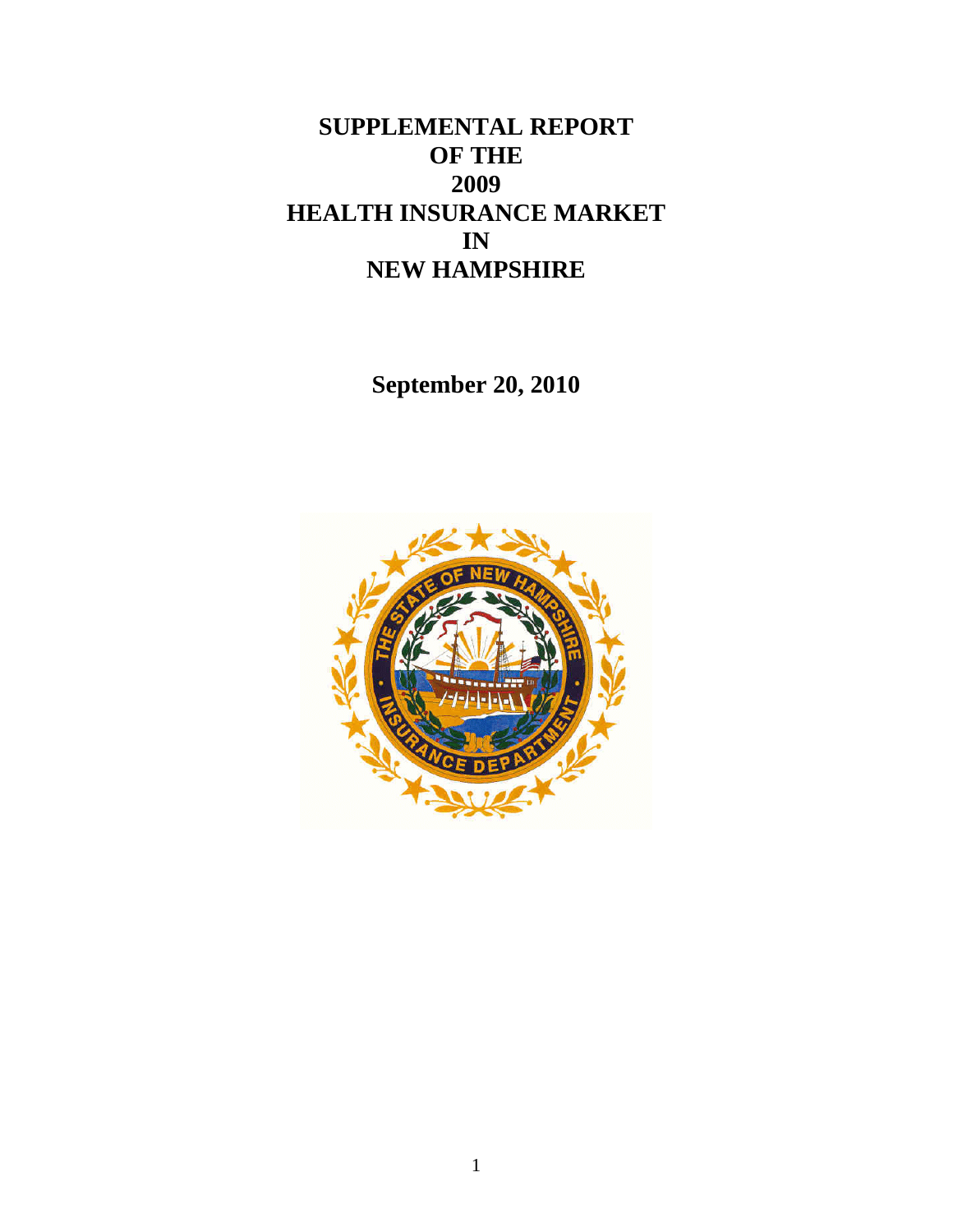# **Prepared by the New Hampshire Insurance Department SUPPLEMENTAL REPORT OF THE 2009 HEALTH INSURANCE MARKET IN NEW HAMPSHIRE**

By law, the Insurance Commissioner is authorized to prescribe the format and content of financial and other reports filed by insurers licensed in New Hampshire. The data submitted in the Supplemental Report is critical to understanding and evaluating the New Hampshire's health insurance market. The data are collected annually, and this report is based on activity during the calendar year 2009.

Summary findings are presented first, followed by more detailed analyses. For those who are not familiar with the data collected in the Supplemental Report, you are encouraged to start with the Supplemental Report History, Data Collected, and Data Notes sections at the end of the report.

Presented below are summary statistics about insurance data submitted to the NHID. These data include members insured and members covered by self funded policies.

# SUMMARY STATISTICS

- Total premiums and premium equivalents  $= $2,868,280,894$
- Total claims  $= $2.626, 146, 254$
- Average loss ratio  $= 91.6\%$
- Average number of members insured  $= 611,435$
- Average member premium per month:
	- o Large Group \$398
	- o Small Group \$394
	- o Non-Group \$261

#### HIGH DEDUCTIBLE HEALTH PLANS

• Percent of members in an IRS defined High Deductible Health Plan (HDHP) = 7.4%

# SELF FUNDED PLANS

• Percent of members covered under employer self-insured plans: Large Group  $= 57.2\%$ Overall  $= 42.3%$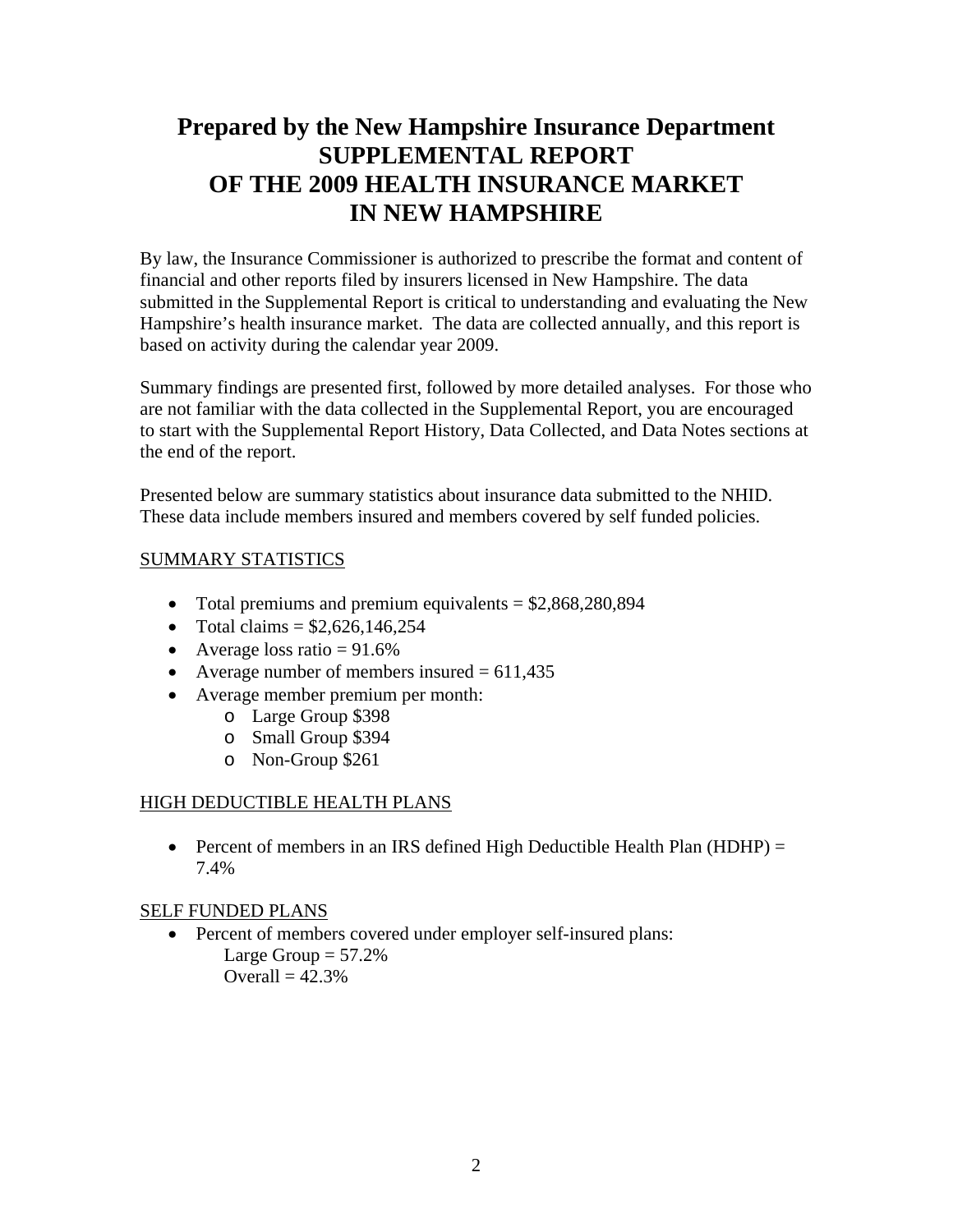#### **DEDUCTIBLES**

Most common deductible amounts, based on percent of covered members:

- $\bullet$  \$0 29%
- $\bullet$  \$250 8%
- $\bullet$  \$500 13%
- $\bullet$  \$1,000 11%
- $\bullet$  \$1,500 7%
- $\bullet$  \$2,000 9%

#### CO-INSURANCE

Most common co-insurance amounts, based on percent of members:

- $\bullet$  0% co-insurance  $\bullet$  60%
- $\bullet$  20% co-insurance 17%
- $\bullet$  30% co-insurance 11%

# CO-PAYS

Most common co-pay amounts, based on percent of members:

- $\bullet$  \$0 16%
- $\bullet$  \$5 7%
- $\bullet$  \$10 18%
- $\bullet$  \$15 11%
- $\bullet$  \$20 22%

# **DETAILED ANALYSES**

# **HIGH DEDUCTIBLE HEALTH PLANS (HDHPs)**

Data are identified for members enrolled in a high deductible health plan based on whether the policy qualifies as an IRS defined high deductible health plan during the calendar year 2009. In 2009 the IRS definition included policies with a minimum deductible of \$1,150 for an individual, and \$2,300 for a family.

The overall percentage of members in a HDHP is 7.4 percent. This represents a slight drop from 2008, with the majority of members covered through the non-group market segment. There were small shifts to the HDHP rate within each market segment, but overall these data suggest any trend toward HDHPs cannot be detected between 2008 and 2009.

As with all tables shown in the report, both self-insured and full-insured members are included in the large and small group columns. Self/Fully-insured columns are NOT mutually exclusive from the Large/Small/Non-Group columns. Percentages are always determined for data within each column. Tables from 2009 and 2008 are below.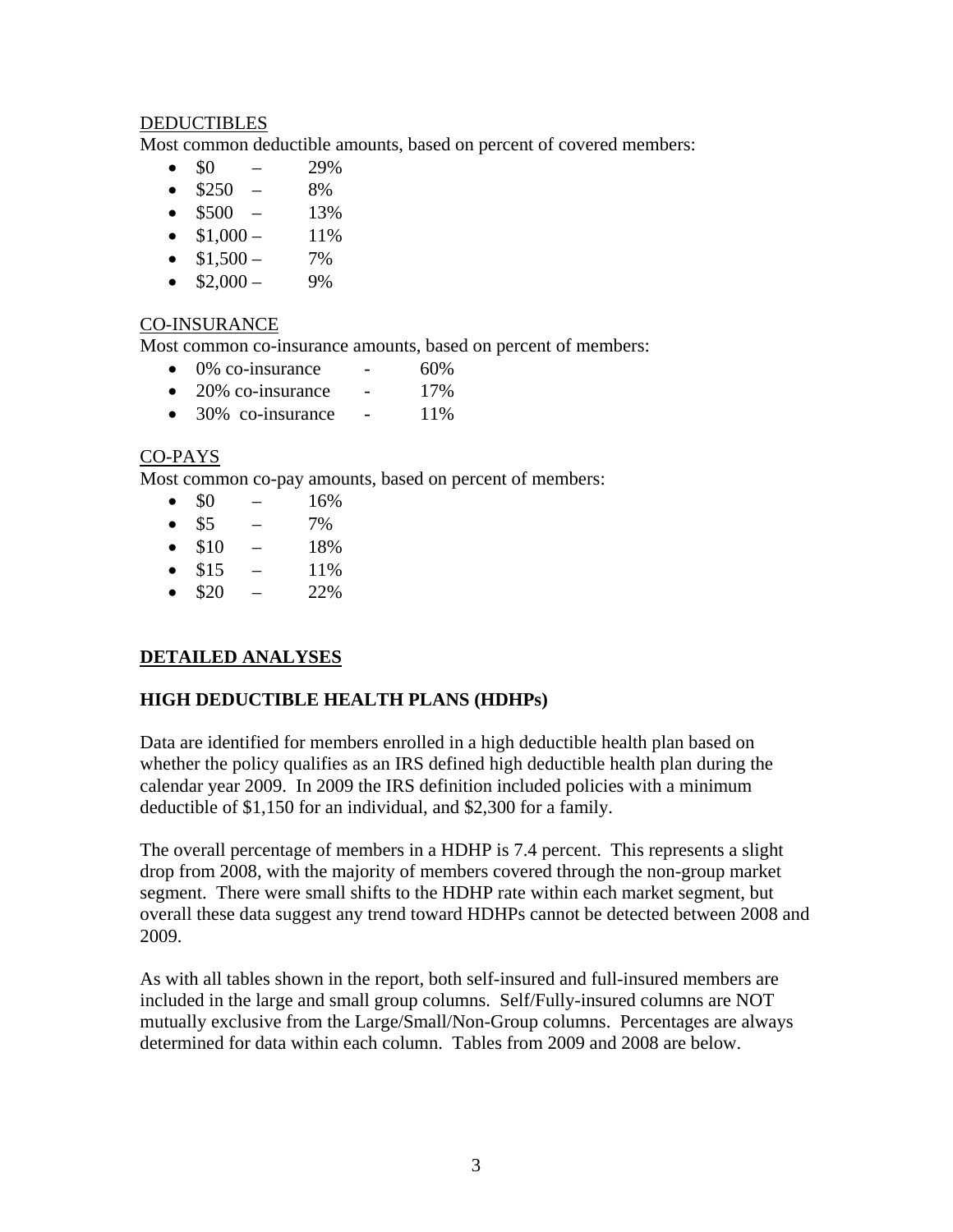| 2009           |                |         |                |         |         |        |
|----------------|----------------|---------|----------------|---------|---------|--------|
| <b>HDHP</b>    | All            | Self-   | <b>Fully-</b>  | Large   | Small   | Non-   |
|                | <b>Members</b> | Insured | <b>Insured</b> | Group   | Group   | Group  |
| N <sub>0</sub> | 92.6%          | 97.0%   | 89.3%          | 94.8%   | 89.2%   | 73.0%  |
| Yes            | 7.4%           | 3.0%    | 10.7%          | 5.2%    | 10.8%   | 27.0%  |
| Total          |                |         |                |         |         |        |
| Members        | 611,435        | 258,790 | 352,645        | 452,026 | 129,553 | 29,856 |

**2008**

| <b>HDHP</b>             | All            | Self-   | <b>Fully-</b> | Large   | <b>Small</b> | Non-   |
|-------------------------|----------------|---------|---------------|---------|--------------|--------|
|                         | <b>Members</b> | insured | insured       | Group   | Group        | Group  |
| No                      | 92.0%          | 98.0%   | 88.8%         | 95.6%   | 88.7%        | 65.1%  |
| Yes                     | 8.0%           | 2.0%    | 11.2%         | 4.4%    | 11.3%        | 34.9%  |
| Total<br><b>Members</b> | 585,588        | 201,874 | 383,714       | 399,323 | 151,464      | 34,801 |

Observations:

- HDHP overall rate is similar in 2009 to 2008.
- HDHP rate increases in the self-insured and large group market segments.

#### **AVERAGE PREMIUMS**

The average premiums by market category and plan type are shown below. The average premium is a calculated rate, based on the total premium amount received by the carrier/TPA, divided by covered member months. Since carriers utilize different rating factors and product pricing strategies, average premium values are useful for comparisons, but will not represent the actual premium charged for a policy. The average premiums include benefit packages that vary with respect to coverage, member age and gender, and product pricing schemes. The market category and insurance status are important given that many of the New Hampshire insurance laws differ among the classifications shown.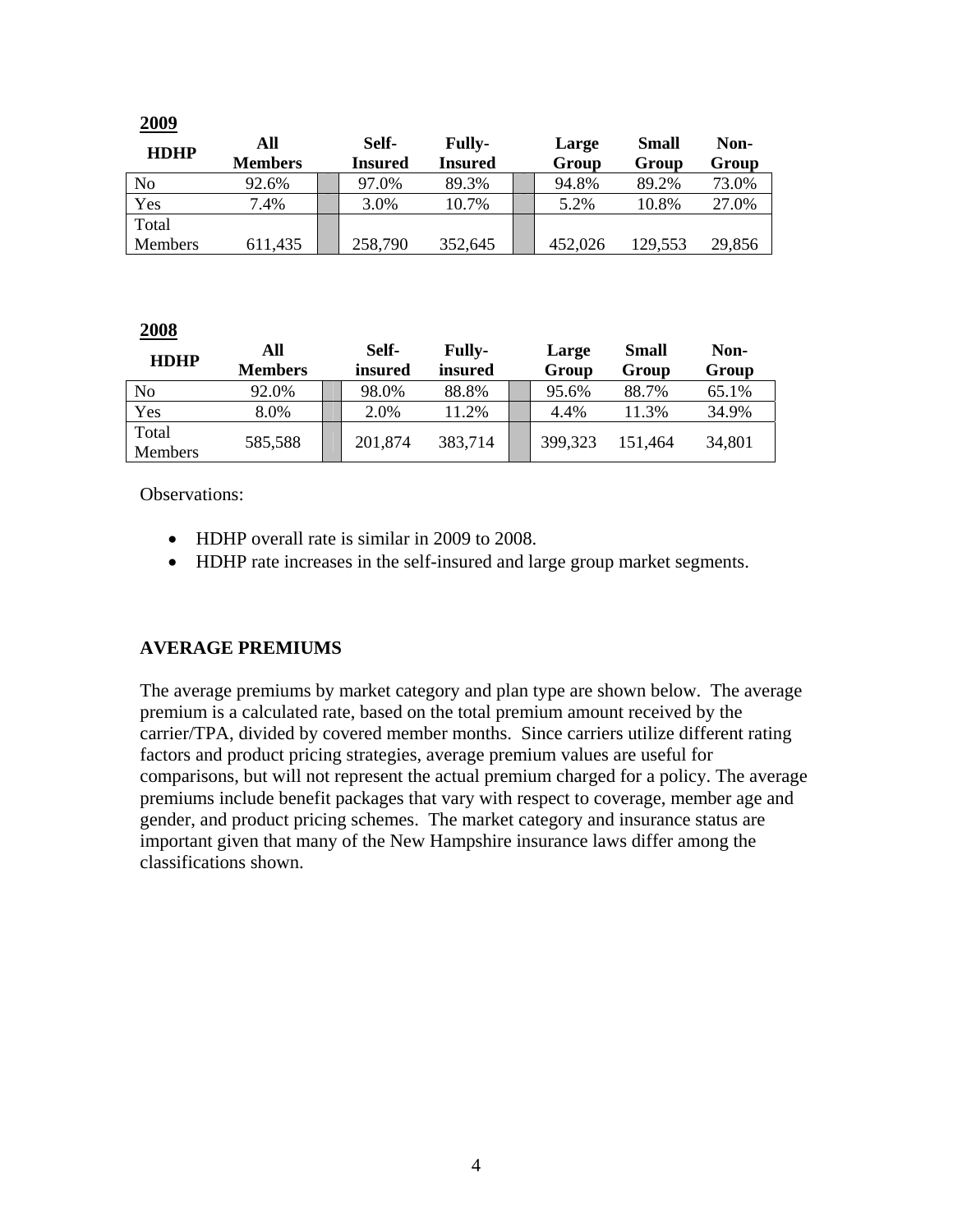|                      |                  |  | Self-insured*  |         |  | <b>Fully-insured</b> |         |
|----------------------|------------------|--|----------------|---------|--|----------------------|---------|
| <b>Market</b>        |                  |  |                | Avg     |  |                      | Avg     |
| Category             | <b>Plan Type</b> |  | <b>Members</b> | Premium |  | <b>Members</b>       | Premium |
|                      | Indemnity        |  | 7,313          | \$533   |  | 1,140                | \$583   |
|                      | <b>HMO</b>       |  | 98,350         | \$406   |  | 131,973              | \$403   |
| Large Group          | <b>POS</b>       |  | 71,730         | \$397   |  | 8,352                | \$476   |
|                      | <b>PPO</b>       |  | 77,014         | \$395   |  | 47,263               | \$350   |
|                      | <b>EPO</b>       |  | 4,107          | \$344   |  | 4,786                | \$331   |
|                      | Indemnity        |  | 3              | \$413   |  | 238                  | \$728   |
|                      | <b>HMO</b>       |  | 11             | \$433   |  | 85,936               | \$398   |
| Small Group          | <b>POS</b>       |  | 50             | \$726   |  | 2,858                | \$469   |
|                      | <b>PPO</b>       |  | 213            | \$440   |  | 26,041               | \$378   |
|                      | <b>EPO</b>       |  |                |         |  | 14,204               | \$382   |
|                      | Indemnity        |  | No Membership  |         |  | 2,546                | \$177   |
|                      | <b>HMO</b>       |  |                |         |  | 594                  | \$481   |
| Non-Group            | <b>PPO</b>       |  | Reported       |         |  | 26,691               | \$264   |
|                      | <b>EPO</b>       |  |                |         |  | 25                   | \$530   |
| <b>Total Members</b> |                  |  | 258,790        |         |  | 352,645              |         |

\*A premium equivalent is provided for self-insured policyholders. Please see the Data Notes section for additional information regarding the calculation methodology.

Observations:

- Most people are covered by HMO plans.
- HMO average premiums are similar among large group self-insured, large group fully-insured, and small group fully-insured. These are the market categories with the largest share of members.
- No POS membership was reported in the non-group segment.
- Several of the indemnity average premium rates are higher than for the managed care products. Indemnity products often had higher cost sharing than managed care products beginning in the mid-1990s and this has typically kept the premiums for indemnity products closer to managed care products. This dynamic may be shifting as managed care product cost sharing has increased substantially in recent years.
- The Indemnity rates suggest that the product design and account specific circumstances are more variable than with other plan types. This is expected to the degree that benefits and health status (medical underwriting is permitted in the large group and non-group markets) may vary extensively among the indemnity insurance populations. The data provided to the NHID through the supplemental report filings are not detailed enough to fully understand the characteristics and trends within the indemnity plans.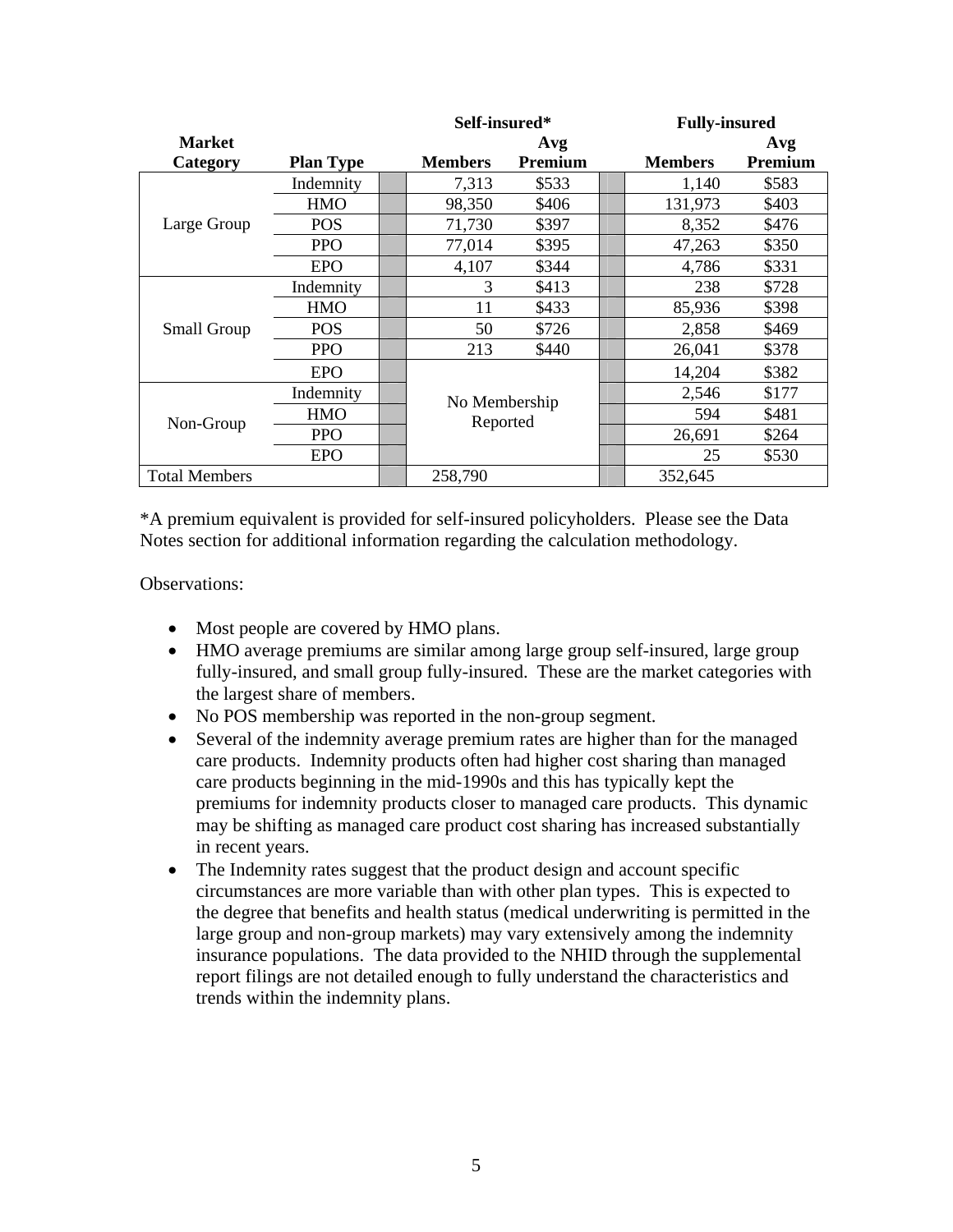#### **Average Premium and Benefit Richness**

Benefit richness is measured using an actuarial value that represents the cost of providing benefits when compared to a hypothetical standard benefit package. For example, if the standard benefit package covers a range of medical services including ten physical therapy (PT) visits, and is compared to a policy that has the same benefits except coverage for only five PT visits, then the difference in the actuarial value would reflect the difference in the cost of providing coverage for an additional five PT visits.

The computed actuarial value of the standard benefit package allows the NHID to compare the value of different benefit packages that do not cover the same services at the same level. Using the example above with five PT visits that are fully covered, the value of that plan can be compared against another plan that covers ten PT visits with a fifty percent co-insurance for each visit. If both benefit packages have the same premium, which is the better value?

The actuarial value is a calculation that identifies the difference in the actual cost of providing one insurance policy versus another. For example, if the insurer pays fifty percent of ten visits, it might be assumed that the value of a plan is equal to a plan on which the insurer pays the full amount of five visits. In fact, the actuarial value may be different because a member may utilize more than five visits infrequently, so that the cost to the carrier of providing five visits with no co-insurance is greater than proving ten with cost sharing.

The standard benefit plan that carriers are required to use to calculate the actuarial value is based on the health benefit plan developed by the New Hampshire small employer reinsurance mechanism. Given that the benefit plans differ by plan type, comparisons can only be made within the same plan type category (e.g. only compare HMO benefit richness values to other HMO values).

Below is a comparison table of average premiums and actuarial values between the small and large group markets and the non-group market.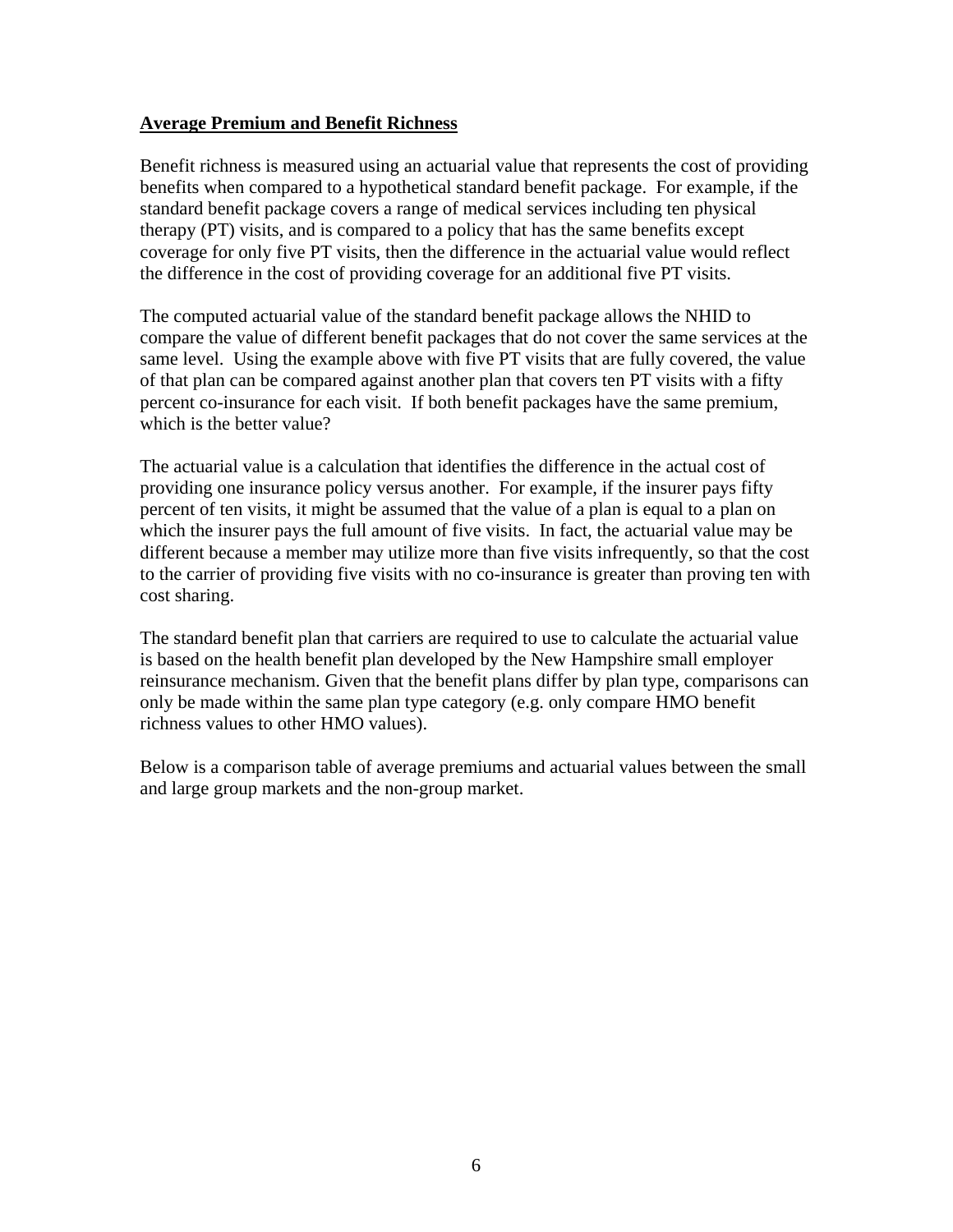|             |                      |                | Self-insured*          |                 | <b>Fully-insured</b> |         |                 |
|-------------|----------------------|----------------|------------------------|-----------------|----------------------|---------|-----------------|
| Plan        | <b>Market</b>        |                |                        | <b>Benefit</b>  |                      | Avg     | <b>Benefit</b>  |
| <b>Type</b> | Category             | <b>Members</b> | <b>Avg Premium</b>     | <b>Richness</b> | <b>Members</b>       | Premium | <b>Richness</b> |
|             | Large Group          | 98,350         | \$406                  | 0.94            | 131,973              | \$403   | 0.80            |
| <b>HMO</b>  | Small Group          | 11             | \$433                  | 0.92            | 85,936               | \$398   | 0.74            |
|             | Non-Group            |                | No Membership Reported |                 | 594                  | \$481   | 1.02            |
|             |                      |                |                        |                 |                      |         |                 |
| <b>POS</b>  | Large Group          | 71,730         | \$397                  | 0.82            | 8,352                | \$476   | 0.86            |
|             | Small Group          | 50             | \$726                  | 1.06            | 2,858                | \$469   | 0.85            |
|             |                      |                |                        |                 |                      |         |                 |
|             | Large Group          | 77,014         | \$395                  | 0.72            | 47,263               | \$350   | 0.66            |
| <b>PPO</b>  | Small Group          | 213            | \$440                  | 0.83            | 26,041               | \$378   | 0.63            |
|             | Non-Group            |                | No Membership Reported |                 | 26,691               | \$264   | 0.28            |
|             |                      |                |                        |                 |                      |         |                 |
|             | Large Group          | 4,107          | \$344                  | 0.81            | 4,786                | \$331   | 0.78            |
| <b>EPO</b>  | Small Group          |                | No Membership Reported |                 | 14,204               | \$382   | 0.78            |
|             | Non-Group            |                |                        |                 | 25                   | \$530   | 0.75            |
|             |                      |                |                        |                 |                      |         |                 |
|             | Large Group          | 7,313          | \$533                  | 0.96            | 1,140                | \$583   | 0.78            |
| Indemnity   | Small Group          | 3              | \$413                  | 0.96            | 238                  | \$728   | 1.01            |
|             | Non-Group            |                | No Membership Reported |                 |                      | \$177   | 0.45            |
|             | <b>Total Members</b> | 258,790        |                        |                 | 352,645              |         |                 |

\*A premium equivalent is provided for self-insured policyholders. Please see the Data Notes section for additional information regarding the calculation methodology.

Observations:

- The average premium for the fully-insured large group and fully-insured small group HMO products are very similar, but the benefits are weaker for the small group market.
- The average premium between the fully-insured HMO large group and the selfinsured HMO large group are similar, but the value of the fully-insured benefits is fifteen percent less than the self-insured.
- The self-insured large group POS premiums are about seventeen percent less than the fully-insured large group POS premiums, but the benefit value of the selfinsured POS products is only five percent less than the fully-insured products.
- Policies under the Indemnity plan type vary extensively with respect to benefit richness and premiums.

The table below provides comparative information for 2008 and 2009 data. The "Change in Value" reflects the total overall change in both premiums and benefit richness. If premiums go up by five percent and benefit richness goes down by five percent, the total change in value is equal to negative ten percent. No adjustment for inflation is made.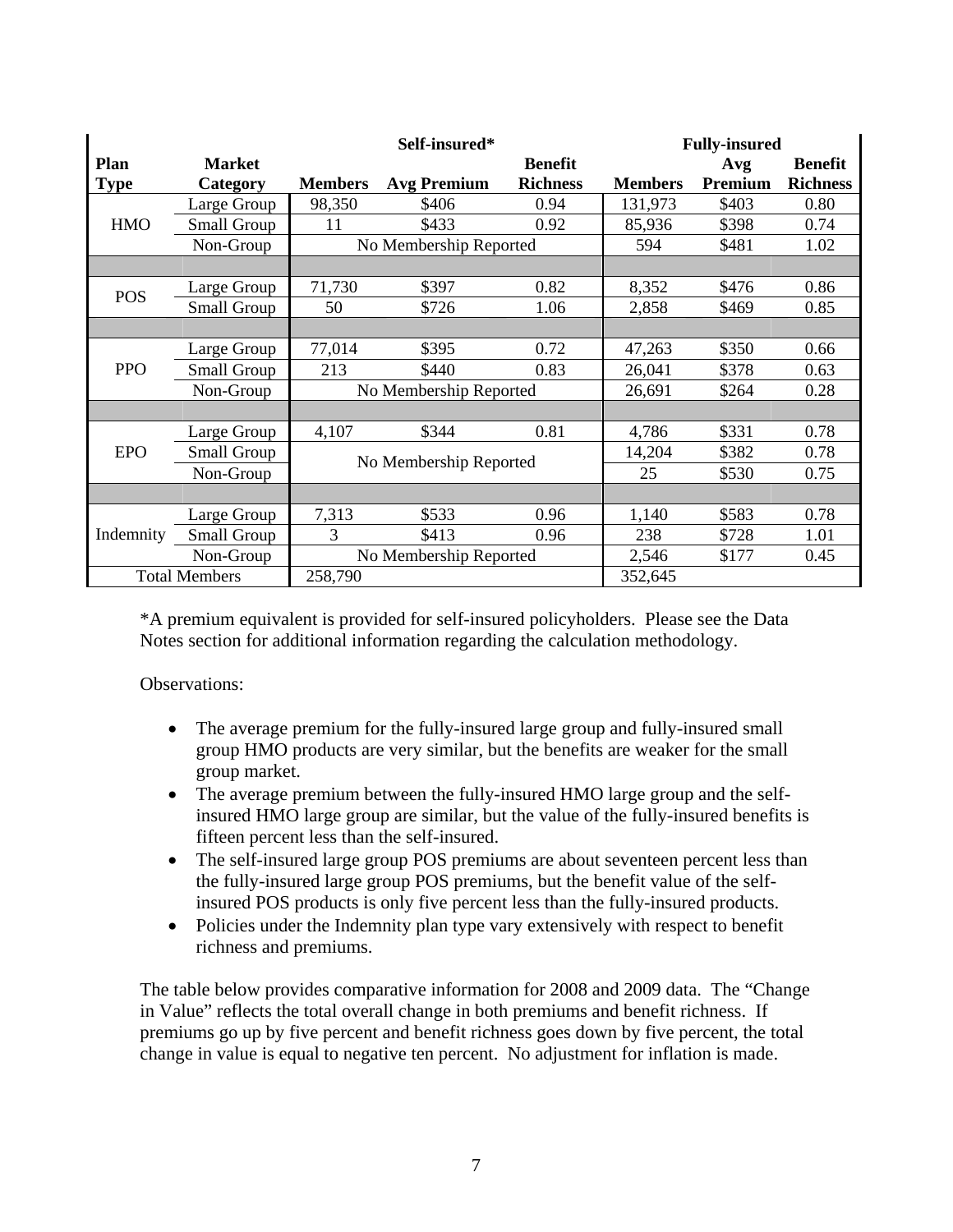|                  |               |                |                 |          | 2008            | 2009            |               |
|------------------|---------------|----------------|-----------------|----------|-----------------|-----------------|---------------|
|                  | <b>Market</b> | 2009           | <b>2008 Avg</b> | 2009 Avg | <b>Benefit</b>  | <b>Benefit</b>  | <b>Change</b> |
| <b>Plan Type</b> | Category      | <b>Members</b> | Premium*        | Premium* | <b>Richness</b> | <b>Richness</b> | in Value      |
|                  | Large         |                |                 |          |                 |                 |               |
|                  | Group         | 230,322        | \$371           | \$405    | 0.81            | 0.86            | $-3.0\%$      |
| <b>HMO</b>       | Small         |                |                 |          |                 |                 |               |
|                  | Group         | 85,946         | \$375           | \$398    | 0.77            | 0.74            | $-9.9\%$      |
|                  | Non-          |                |                 |          |                 |                 |               |
|                  | Group         | 594            | \$496           | \$481    | 1.09            | 1.02            | $-3.0\%$      |
|                  |               |                |                 |          |                 |                 |               |
|                  | Large         |                |                 |          |                 |                 |               |
| <b>POS</b>       | Group         | 80,082         | \$406           | \$405    | 0.84            | 0.83            | $-1.3%$       |
|                  | Small         |                |                 |          |                 |                 |               |
|                  | Group         | 2,908          | \$444           | \$473    | 0.85            | 0.85            | $-6.8%$       |
|                  |               |                |                 |          |                 |                 |               |
|                  | Large         |                |                 |          |                 |                 |               |
|                  | Group         | 133,170        | \$328           | \$375    | 0.74            | 0.70            | $-19.0%$      |
| <b>PPO</b>       | Small         |                |                 |          |                 |                 |               |
|                  | Group         | 40,458         | \$349           | \$379    | 0.72            | 0.68            | $-14.2%$      |
|                  | Non-          |                |                 |          |                 |                 |               |
|                  | Group         | 26,716         | \$253           | \$264    | 0.35            | 0.28            | $-22.7%$      |
|                  |               |                |                 |          |                 |                 |               |
|                  | Large         |                |                 |          |                 |                 |               |
|                  | Group         | 8,452          | \$295           | \$540    | 1.09            | 0.93            | $-97.5%$      |
| Indemnity        | Small         |                |                 |          |                 |                 |               |
|                  | Group         | 241            | \$279           | \$724    | 0.35            | 1.01            | 26.5%         |
|                  | Non-          |                |                 |          |                 |                 |               |
|                  | Group         | 2,546          | \$174           | \$177    | 0.40            | 0.45            | 10.6%         |

\*A premium equivalent is provided for self-insured policyholders. Please see the Data Notes section for additional information regarding the calculation methodology.

Observations include:

- The HMO Large Group has the most members within the categories shown, and the value of the insurance for these members dropped by about three percent (the difference between 2007 and 2008 was a 15 percent drop<sup>\*</sup>).
- The majority of non-group members are enrolled in PPO products, and this segment saw a reduction in value equal to almost 23 percent. This is in addition to a -16.2% drop observed between 2007 and 2008.
- The Indemnity plan type saw extensive variability with respect to average premiums and benefit richness often observed when analyzing plans with small membership populations, and the large group market category value decreased almost 98 percent. However, this category had a population change from 257 in 2008 to 8,452 in 2009. This is also in contrast to the indemnity small group and non-group markets where value improved substantially.

 $\overline{a}$ 

<sup>\*2008</sup> Supplemental Report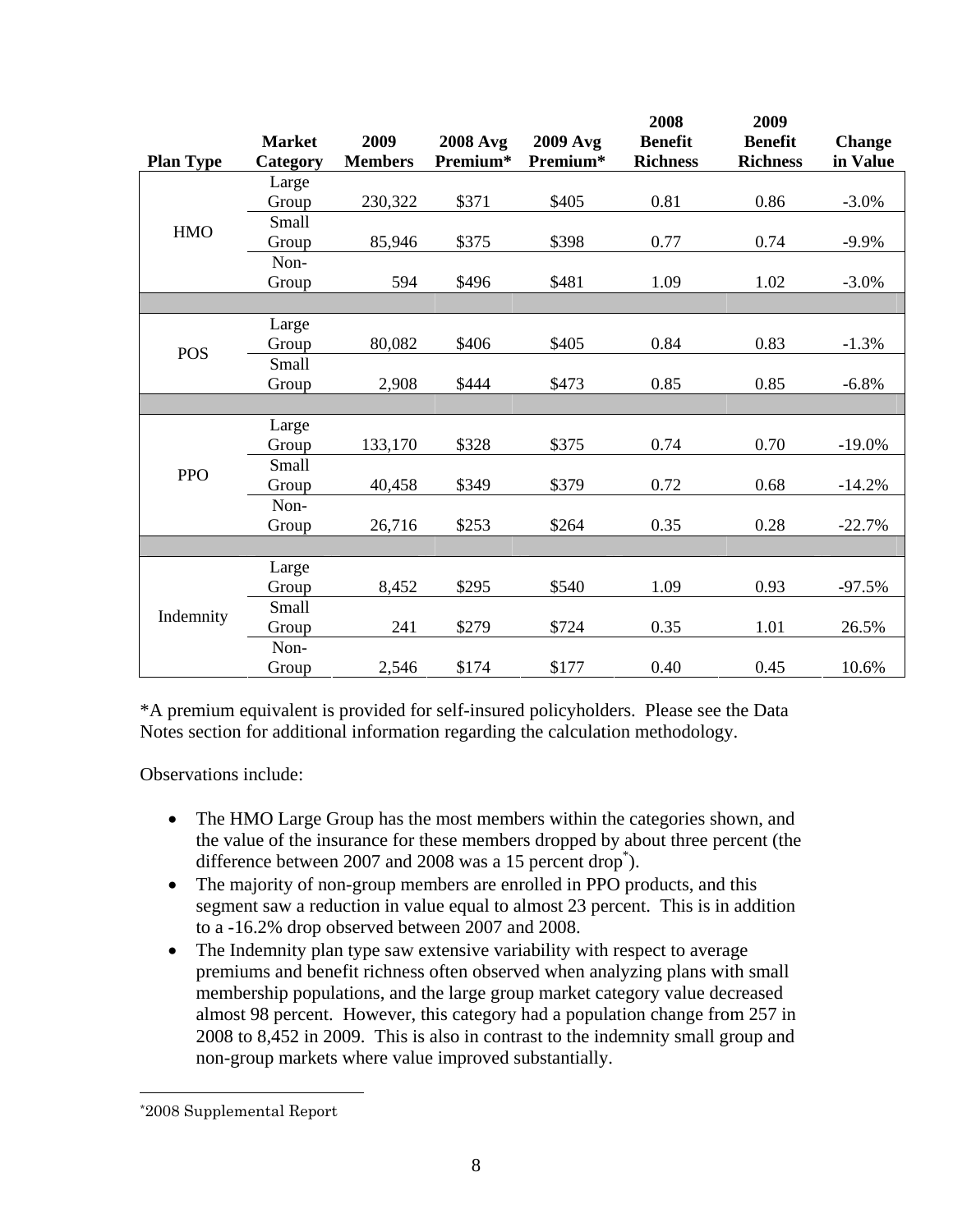- In many cases, the value of benefits decreased while premiums increased.
- In two cases the average premium went down: HMO non-group and POS large group. Both of these market categories allow medical underwriting and both of these examples saw a reduction in benefits resulting in a lower value overall. Additionally, the year to year comparison reported a year ago showed substantial decreases in value for these categories (HMO non-group = -42.2%, POS large group  $= -8.5\%$ ).
- The large group PPO segment is 22 percent of all covered members and they faced a decrease in value equal to 19 percent.

### **Average Premium and Adjusted Premium**

With the actuarial value average premiums can be adjusted based on the value of the benefits. This allows a more direct comparison of what different policies would cost if the value of the covered benefits were the same. It is evident that the relatively inexpensive average premiums in the PPO non-group market are actually some of the most expensive insurance premiums once adjustments are made for the weak benefits. In some cases membership is less than 0.5 percent and is shown as 0% due to rounding.

|                      |                    |                | Self-insured*          |                 | <b>Fully-insured</b> |         |                 |  |
|----------------------|--------------------|----------------|------------------------|-----------------|----------------------|---------|-----------------|--|
| Plan                 | <b>Market</b>      | Percent of     | Avg                    | <b>Adjusted</b> | Percent of           | Avg     | <b>Adjusted</b> |  |
| <b>Type</b>          | Category           | <b>Members</b> | Premium                | Premium         | <b>Members</b>       | Premium | Premium         |  |
|                      | Large Group        | 38%            | \$406                  | \$431           | 37%                  | \$403   | \$502           |  |
| <b>HMO</b>           | <b>Small Group</b> | 0%             | \$433                  | \$471           | 24%                  | \$398   | \$539           |  |
|                      | Non-Group          |                | No Membership Reported |                 | 0%                   | \$481   | \$471           |  |
|                      |                    |                |                        |                 |                      |         |                 |  |
| <b>POS</b>           | Large Group        | 28%            | \$397                  | \$483           | 2%                   | \$476   | \$553           |  |
|                      | Small Group        | 0%             | \$726                  | \$685           | 1%                   | \$469   | \$552           |  |
|                      |                    |                |                        |                 |                      |         |                 |  |
|                      | Large Group        | 30%            | \$395                  | \$551           | 13%                  | \$350   | \$528           |  |
| <b>PPO</b>           | Small Group        | 0%             | \$440                  | \$528           | 7%                   | \$378   | \$601           |  |
|                      | Non-Group          |                | No Membership Reported |                 | 8%                   | \$264   | \$930           |  |
|                      |                    |                |                        |                 |                      |         |                 |  |
|                      | Large Group        | 2%             | \$344                  | \$427           | 1%                   | \$331   | \$426           |  |
| <b>EPO</b>           | Small Group        |                |                        |                 | 4%                   | \$382   | \$492           |  |
|                      | Non-Group          |                | No Membership Reported |                 | 0%                   | \$530   | \$709           |  |
|                      |                    |                |                        |                 |                      |         |                 |  |
|                      | Large Group        | 3%             | \$533                  | \$558           | 0%                   | \$583   | \$750           |  |
| <b>FFS</b>           | Small Group        | 0%             | \$413                  | \$431           | 0%                   | \$728   | \$721           |  |
|                      | Non-Group          |                | No Membership Reported |                 | 1%                   | \$177   | \$390           |  |
| <b>Total Members</b> |                    | 258,790        |                        |                 | 352,645              |         |                 |  |

\*A premium equivalent is provided for self-insured policyholders. Please see the Data Notes section for additional information regarding the calculation methodology.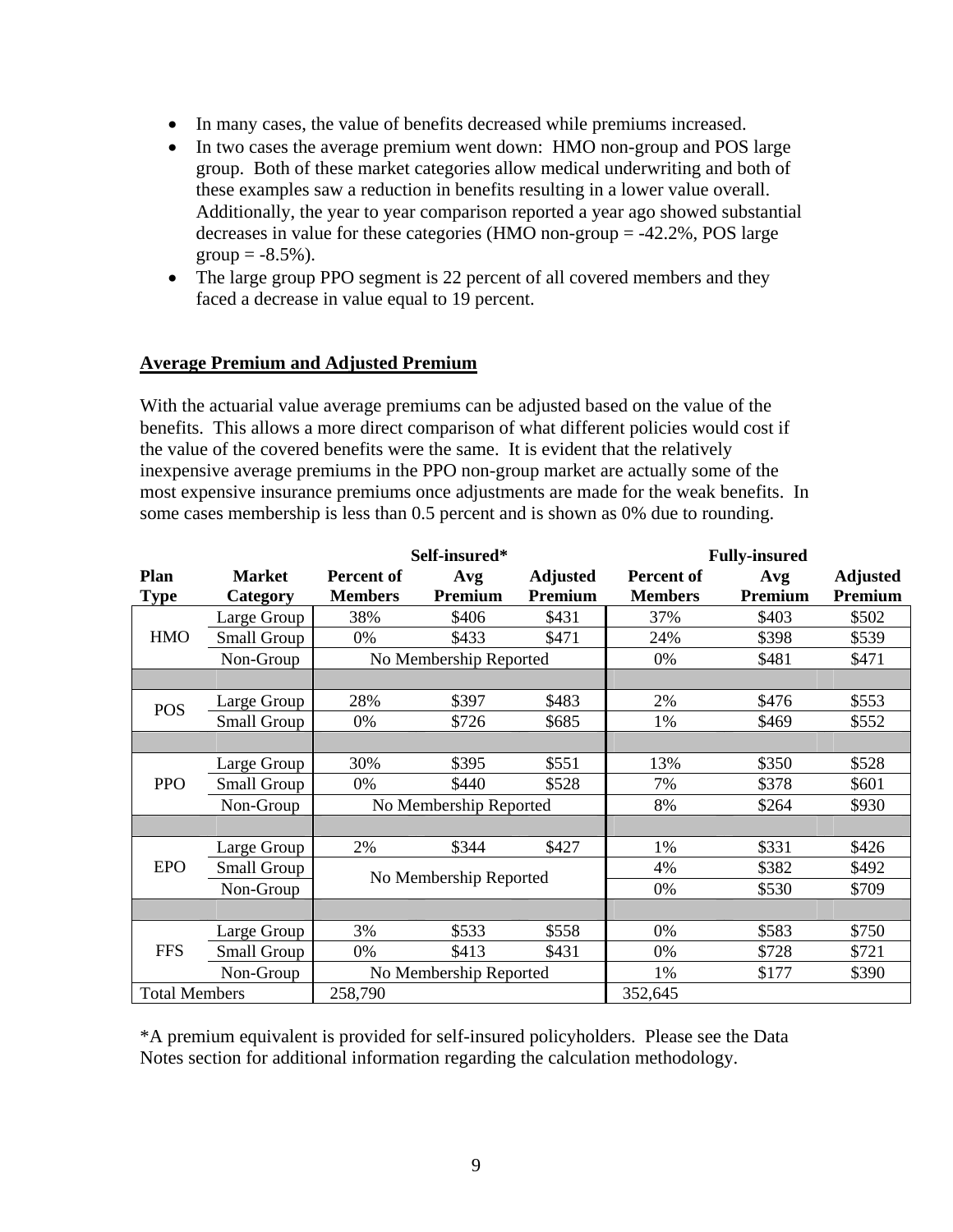Observations:

- Fully-insured large group adjusted HMO premium is clearly more expensive than self-insured, when similar without the adjustment.
- Fully-insured small group HMO premium is less expensive than fully insured small group HMO premium, but once benefits are adjusted for the premium is much higher than the self-insured premium.
- Within the PPO market category, fully insured premiums are inversely related to group size. Non-group and small group have a higher premium than large groups.
- EPO fully-insured adjusted average premium pattern is similar to the PPO category.

Health insurance benefits and medical care utilization by state and municipal employees are frequently considered unique. The following table shows the same calculations for each of these account types.

|                      |                           | Percent of     | Avg      | <b>Benefit</b>  | <b>Adjusted</b> |
|----------------------|---------------------------|----------------|----------|-----------------|-----------------|
| <b>Plan Type</b>     | <b>Account Type</b>       | <b>Members</b> | Premium* | <b>Richness</b> | Premium*        |
|                      | State                     | 4%             | \$386    | 0.98            | \$394           |
| <b>HMO</b>           | Municipal                 | 7%             | \$351    | 0.97            | \$362           |
|                      | <b>All Other Accounts</b> | 41%            | \$413    | 0.79            | \$523           |
|                      |                           |                |          |                 |                 |
|                      | State                     | 1%             | \$527    | 0.82            | \$640           |
| <b>POS</b>           | Municipal                 | 5%             | \$430    | 0.84            | \$513           |
|                      | <b>All Other Accounts</b> | 7%             | \$376    | 0.82            | \$459           |
|                      |                           |                |          |                 |                 |
|                      | State                     | $0\%$          | \$575    | 0.84            | \$688           |
| <b>PPO</b>           | Municipal                 | 0%             | \$421    | 0.80            | \$526           |
|                      | All Other Accounts        | 33%            | \$361    | 0.64            | \$562           |
|                      |                           |                |          |                 |                 |
| <b>FFS</b>           | Municipal                 | 1%             | \$567    | 0.94            | \$602           |
|                      | All Other Accounts        | 1%             | \$346    | 0.70            | \$497           |
| <b>Total Members</b> |                           | 611,435        |          |                 |                 |

# **State and Municipal Account Comparison**

\*A premium equivalent is provided for self-insured policyholders. Please see the Data Notes section for additional information regarding the calculation methodology.

Observations include:

- Very rich benefits are seen for both state and municipal employees enrolled in HMO products. Both the average premium and the adjusted premium are lower than for other accounts.
- Although fewer state and municipal covered members are enrolled in POS products, both the average premium and adjusted premium are substantially higher than for other POS policies.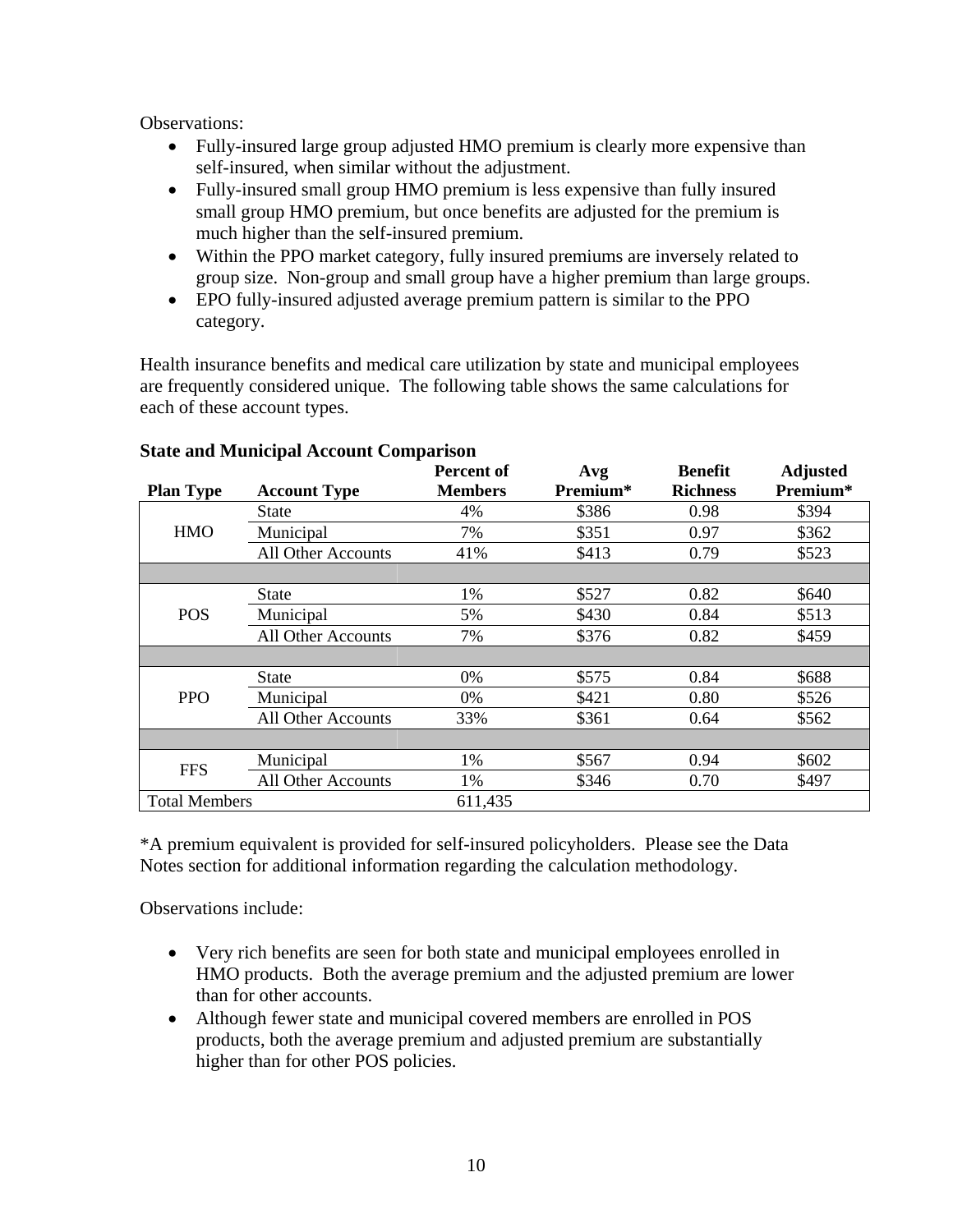# **MARKET CATEGORY**

The market categories shown below with membership and loss ratios provide a more detailed breakdown of the summary market categories shown above. Separate tables exist for self-insured and fully-insured policies. On each table members are defined by market category and insurance status.

#### **All Members, Self-insured, and Fully-insured 2009**

|                                       |                |              | Self-          |              | <b>Fully-</b>  |              |
|---------------------------------------|----------------|--------------|----------------|--------------|----------------|--------------|
|                                       | All            | Loss         | insured        | Loss         | insured        | Loss         |
| <b>Market Category</b>                | <b>Members</b> | <b>Ratio</b> | <b>Members</b> | <b>Ratio</b> | <b>Members</b> | <b>Ratio</b> |
| Employers with 1 Employee             | 1.0%           | 1.07         |                |              | 1.7%           | 1.07         |
| <b>Employers with 2-9 Employees</b>   | 7.8%           | 0.89         | None Reported  |              | 13.5%          | 0.89         |
| Employers with 10-25 Employees        | 7.3%           | 0.91         | 0.0%           | 0.47         | 12.6%          | 0.91         |
| Employers with 26-50 Employees        | 5.1%           | 0.98         | 0.1%           | 0.61         | 8.8%           | 0.98         |
| Employers with 51-99 Employees        | 7.1%           | 0.90         | 0.7%           | 0.83         | 11.7%          | 0.91         |
| Employers with $>=100$ Employees      | 61.7%          | 0.93         | 89.9%          | 0.94         | 41.0%          | 0.92         |
| Individual policy                     | 4.8%           | 0.66         |                |              | 8.3%           | 0.66         |
| Individual (as group conversion)      | 0.1%           | 1.30         | None Reported  |              | $0.2\%$        | 1.30         |
| <b>Employers thru Qualified Trust</b> | 5.1%           | 0.84         | 9.3%           | 0.84         | 2.1%           | 0.85         |
| Totals                                | 611,435        | 0.92         | 258,790        | 0.93         | 352,645        | 0.90         |

# **Large Group, Small Group, and Non-Group 2009**

|                                       | Large          |       | <b>Small</b>   |              | Non-           |       |
|---------------------------------------|----------------|-------|----------------|--------------|----------------|-------|
|                                       | Group          | Loss  | Group          | Loss         | Group          | Loss  |
| <b>Market Category</b>                | <b>Members</b> | Ratio | <b>Members</b> | <b>Ratio</b> | <b>Members</b> | Ratio |
| Employers with 1 Employee             |                |       | 4.6%           | 1.07         |                |       |
| Employers with 2-9 Employees          | Not Applicable |       | 36.8%          | 0.89         |                |       |
| Employers with 10-25 Employees        |                |       | 34.4%          | 0.91         | Not Applicable |       |
| Employers with 26-50 Employees        |                |       | 24.2%          | 0.98         |                |       |
| Employers with 51-99 Employees        | 9.6%           | 0.90  |                |              |                |       |
| Employers with $>=100$ Employees      | 83.5%          | 0.93  |                |              |                |       |
| Individual policy                     |                |       | Not Applicable |              | 97.8%          | 0.66  |
| Individual (as group conversion)      | Not Applicable |       |                |              | 2.2%           | 1.30  |
| <b>Employers thru Qualified Trust</b> | 6.9%           | 0.84  |                |              | Not Applicable |       |
| Totals                                | 452,026        | 0.92  | 129,553        | 0.93         | 29,856         | 0.68  |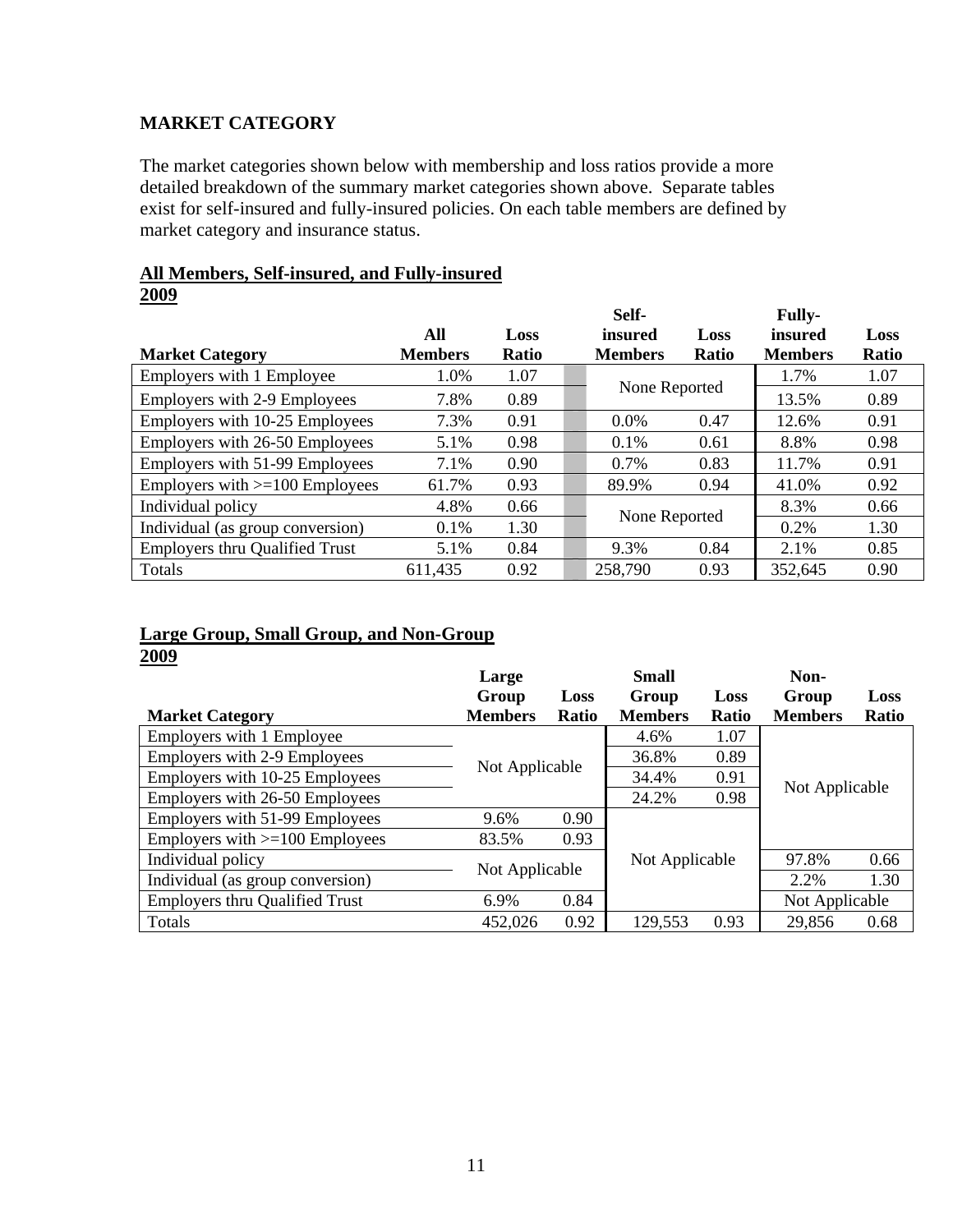# **Overall Comparison – 2008 and 2009**

|                                       | 2008<br>Percent of | 2009<br>Percent of | <b>2008 Loss</b> | 2009 Loss    |
|---------------------------------------|--------------------|--------------------|------------------|--------------|
| <b>Market Category</b>                | <b>Members</b>     | <b>Members</b>     | <b>Ratio</b>     | <b>Ratio</b> |
| Employers with 1 Employee             | 1.8%               | 1.0%               | 1.04             | 1.07         |
| <b>Employers with 2-9 Employees</b>   | 9.1%               | 7.8%               | 0.85             | 0.89         |
| Employers with 10-25 Employees        | 8.1%               | 7.3%               | 0.87             | 0.91         |
| Employers with 26-50 Employees        | 6.8%               | 5.1%               | 0.92             | 0.98         |
| Employers with 51-99 Employees        | 6.6%               | 7.1%               | 0.88             | 0.90         |
| Employers with $>=100$ Employees      | 60.0%              | 61.7%              | 0.93             | 0.93         |
| Individual policy                     | 5.9%               | 4.8%               | 0.59             | 0.66         |
| Individual (as group conversion)      | 0.1%               | 0.1%               | 1.53             | 1.30         |
| <b>Employers thru Qualified Trust</b> | 1.7%               | 5.1%               | 0.91             | 0.84         |
| Totals                                | 585,588            | 611,435            | 0.90             | 0.92         |

Observations:

- In most cases the market category loss ratios were higher in 2009 than 2008, as was the aggregate loss ratio for all categories.
- The individual market continues to have a comparatively low loss ratio, although higher than in 2008.
- The small group category of "1 Employee" continues to have a comparatively high loss ratio, and the loss ratio increased in 2009.
- 2009 shows a higher loss ratio for 51-99 employee large group policies than in 2008. This may be due to several factors, including administrative costs accounting for a smaller percent of the total premiums paid, higher claims costs than expected, or fewer management services purchased from the carrier/TPA by self-insured accounts (e.g. disease management).

# **DEDUCTIBLES**

Information is collected on deductibles according to the dollar amount of the policy deductible. The deductible is the amount that the member pays before the health insurance carrier contributes to the cost of care. If the plan has more than one deductible, the highest level for medical services within the network is used. Dollar amounts refer to individual deductibles, not family deductibles.

Comparison tables below. Bold values represent the group with the highest percentage of members where the value is at least two percent.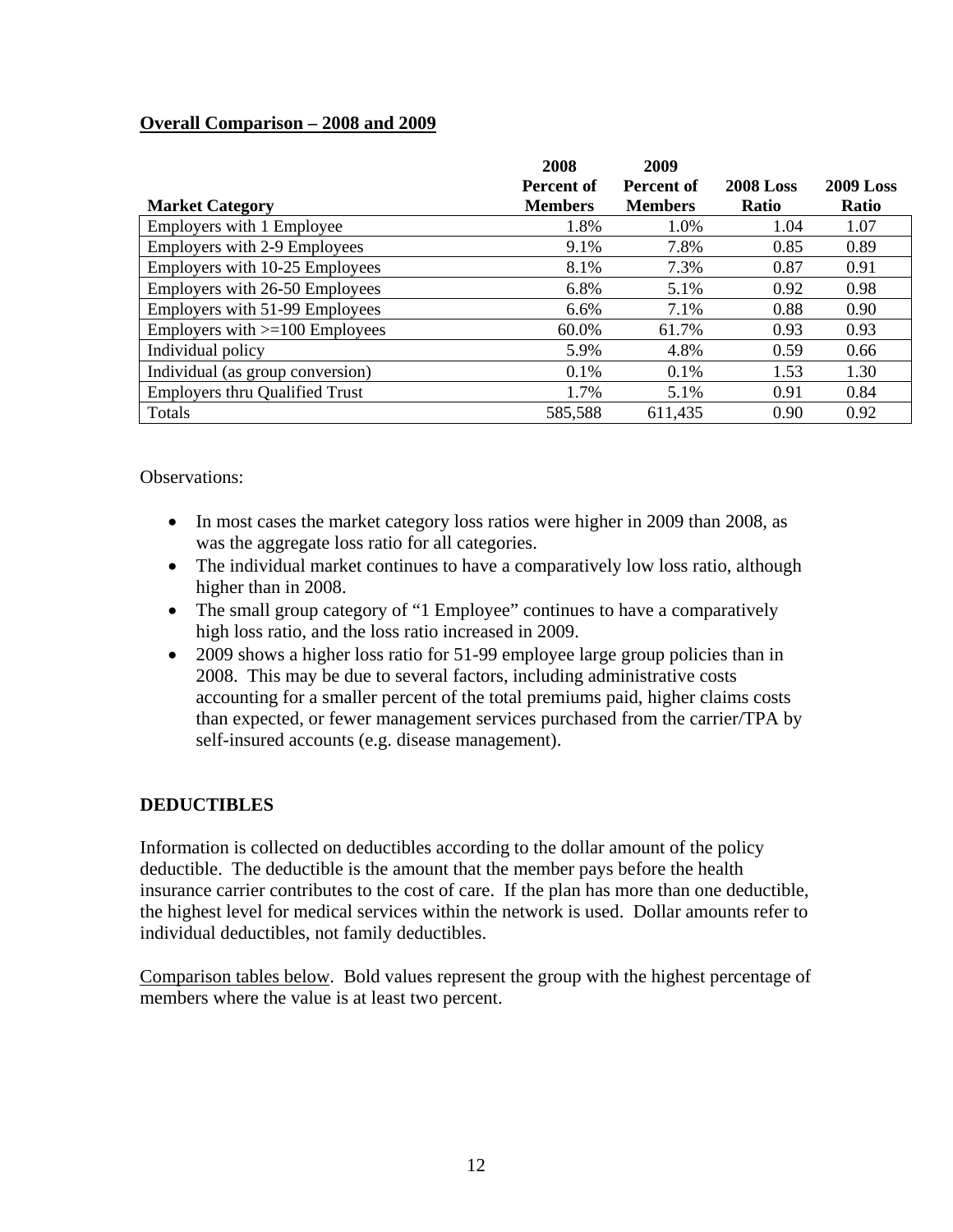|                   | All            | Self-   | <b>Fully-</b> | Large   | <b>Small</b> | Non-   |
|-------------------|----------------|---------|---------------|---------|--------------|--------|
| <b>Deductible</b> | <b>Members</b> | insured | insured       | Group   | Group        | Group  |
| \$0               | 29%            | 43%     | 18%           | 37%     | 5%           | 3%     |
| $$1-250$          | 14%            | 27%     | 5%            | 18%     | 5%           | 0%     |
| \$251-500         | 15%            | 17%     | 14%           | 16%     | 17%          | 2%     |
| \$501-750         | 3%             | 3%      | 3%            | 3%      | 3%           | 0%     |
| $$751-1,000$      | 12%            | 2%      | 19%           | 9%      | 21%          | 2%     |
| $$1,001-1,500$    | 8%             | 3%      | 11%           | 5%      | 19%          | 8%     |
| \$1,501-3,000     | 9%             | 1%      | 15%           | 5%      | 17%          | 37%    |
| \$3001-5,000      | 9%             | 2%      | 14%           | 6%      | 13%          | 40%    |
| \$5,001-7,500     | 0%             | 0%      | 1%            | $0\%$   | 0%           | 7%     |
| \$7,501-10,000    | 0%             | 0%      | 0%            | 0%      | 0%           | 1%     |
| $$10,001+$        | 0%             | 0%      | 0%            | 0%      | 0%           | 0%     |
| Totals            | 611,435        | 258,790 | 352,645       | 452,026 | 129,553      | 29,856 |

| <b>Deductible</b> | <b>2008 All Members</b> | 2009 All Members |
|-------------------|-------------------------|------------------|
| \$0               | 31%                     | 29%              |
| $$1-250$          | 14%                     | 14%              |
| $$251-500$        | 17%                     | 15%              |
| \$501-750         | 3%                      | 3%               |
| $$751-1,000$      | 12%                     | 12%              |
| $$1,001-1,500$    | 7%                      | 8%               |
| $$1,501-3,000$    | 8%                      | 9%               |
| \$3001-5,000      | 8%                      | 9%               |
| \$5,001-7,500     | 1%                      | 0%               |
| \$7,501-10,000    | 0%                      | 0%               |
| Totals            | 585,588                 | 611,435          |

The high percentage of members covered by a self-insured account without any deductible is partly the result of the state of NH employee plan.

After clear increases to the reported deductible amounts in recent years, there are only minor differences in the 2008 to 2009 comparison. The non-group market has the greatest proportion of members with high deductibles, and the distribution within the small group market falls between the non-group and large group markets.

A detailed comparison is set forth below: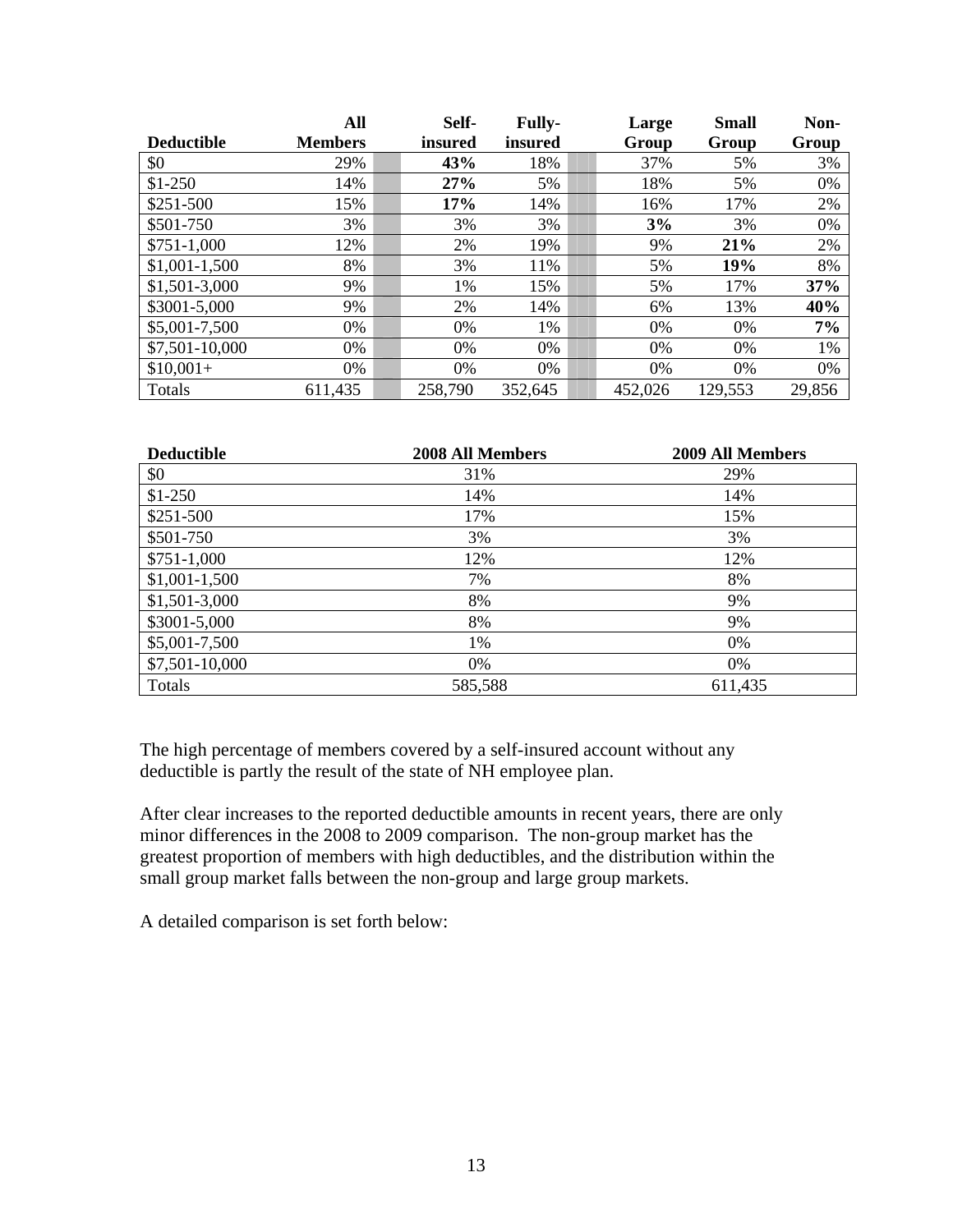|                   | All            | Self-   | Fully-  | Large | <b>Small</b> | Non-  |
|-------------------|----------------|---------|---------|-------|--------------|-------|
| <b>Deductible</b> | <b>Members</b> | insured | insured | Group | Group        | Group |
| \$0               | 29%            | 43%     | 18%     | 37%   | 5%           | 3%    |
| \$50              | 0%             | 0%      | 0%      | 0%    | 0%           | 0%    |
| \$100             | 1%             | 2%      | 0%      | 1%    | 0%           | 0%    |
| \$150             | 5%             | 11%     | 0%      | 6%    | 0%           | 0%    |
| \$200             | 1%             | 1%      | 1%      | 1%    | 1%           | 0%    |
| \$250             | 8%             | 13%     | 4%      | 9%    | 4%           | 0%    |
| \$300             | 2%             | 5%      | 0%      | 3%    | 0%           | 0%    |
| \$350             | $0\%$          | 1%      | 0%      | 0%    | 0%           | 0%    |
| \$400             | 0%             | 0%      | 0%      | 0%    | 0%           | 0%    |
| \$450             | 0%             | 0%      | 0%      | 0%    | 0%           | 0%    |
| \$500             | 13%            | 12%     | 13%     | 13%   | 17%          | 2%    |
| \$550             | 0%             | 0%      | 0%      | 0%    | 0%           | 0%    |
| \$600             | 0%             | 0%      | 0%      | 0%    | 0%           | 0%    |
| \$750             | 3%             | 2%      | 3%      | 3%    | 3%           | 0%    |
| \$900             | 0%             | 0%      | 1%      | 1%    | 0%           | 0%    |
| \$1,000           | 11%            | 2%      | 18%     | 9%    | 21%          | 2%    |
| \$1,100           | 0%             | 0%      | 0%      | 0%    | 0%           | 0%    |
| \$1,150           | 0%             | 0%      | 0%      | 0%    | 0%           | 0%    |
| \$1,200           | 1%             | 1%      | 0%      | 1%    | 0%           | 0%    |
| \$1,250           | 1%             | 1%      | 1%      | 0%    | 0%           | 6%    |
| \$1,350           | 0%             | 0%      | 0%      | 0%    | 0%           | 0%    |
| \$1,500           | 7%             | 2%      | 11%     | 4%    | 18%          | 2%    |
| \$1,600           | 0%             | 0%      | 0%      | 0%    | 0%           | 0%    |
| \$1,700           | 0%             | 0%      | 0%      | 0%    | 0%           | 0%    |
| \$1,750           | 0%             | 0%      | 0%      | 0%    | 0%           | 0%    |
| \$2,000           | 9%             | 1%      | 15%     | 5%    | 17%          | 37%   |
| \$2,050           | 0%             | 0%      | 0%      | 0%    | 0%           | 0%    |
| \$2,100           | 0%             | 0%      | 0%      | 0%    | 0%           | 0%    |
| \$2,150           | 0%             | 0%      | 0%      | 0%    | 0%           | 0%    |
| \$2,250           | 0%             | 0%      | 0%      | 0%    | 0%           | 0%    |
| \$2,300           | 0%             | 0%      | 0%      | 0%    | 0%           | 0%    |
| \$2,400           | 0%             | 0%      | 0%      | 0%    | 0%           | 0%    |
| \$2,500           | 4%             | 0%      | 6%      | 2%    | 7%           | 13%   |
| \$2,550           | 0%             | 0%      | 0%      | 0%    | 0%           | 1%    |
| \$2,600           | 0%             | 0%      | 0%      | 0%    | 0%           | 1%    |
| \$2,700           | 0%             | 0%      | 0%      | 0%    | 0%           | 1%    |
| \$2,800           | 0%             | 0%      | 0%      | 0%    | 0%           | 0%    |
| \$2,850           | 0%             | 0%      | 0%      | 0%    | 0%           | 1%    |
| \$3,000           | 2%             | 1%      | 3%      | 1%    | 2%           | 11%   |
| \$3,500           | 0%             | 0%      | 0%      | 0%    | 1%           | 1%    |
| \$3,750           | 0%             | 0%      | 0%      | 0%    | 0%           | 1%    |
| \$4,000           | 1%             | 0%      | 2%      | 1%    | 2%           | 0%    |
| \$4,500           | 0%             | 0%      | 0%      | 0%    | 0%           | 0%    |
| \$4,950           | 0%             | 0%      | 0%      | 0%    | 0%           | 0%    |
| \$5,000           | 1%             | 1%      | 1%      | 1%    | 1%           | 10%   |
| \$5,100           | 0%             | 0%      | 0%      | 0%    | 0%           | 0%    |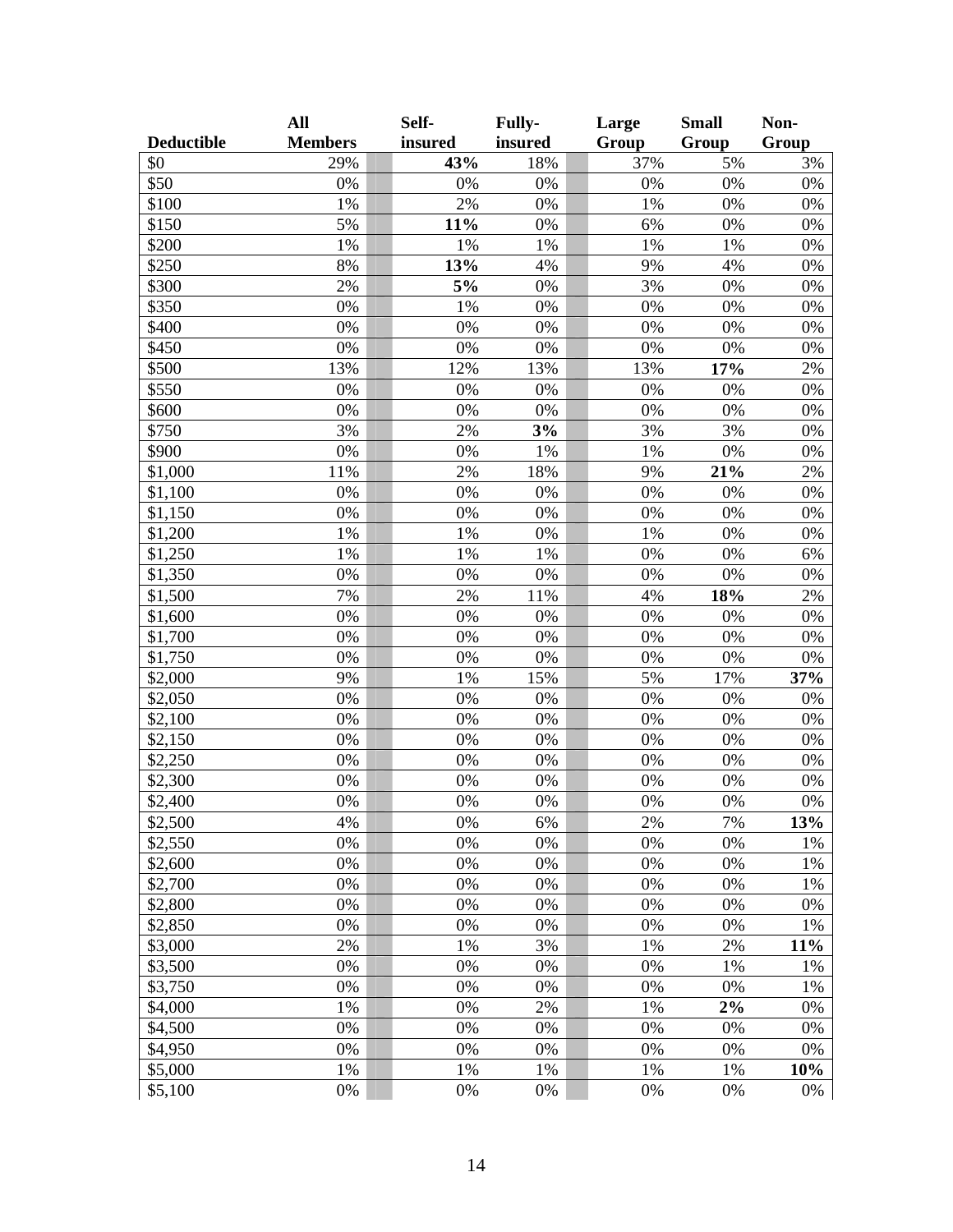|                   | All            | Self-   | <b>Fully-</b> | Large   | <b>Small</b> | Non-   |
|-------------------|----------------|---------|---------------|---------|--------------|--------|
| <b>Deductible</b> | <b>Members</b> | insured | insured       | Group   | Group        | Group  |
| \$6,000           | 0%             | 0%      | 0%            | 0%      | 0%           | 1%     |
| \$7,500           | 0%             | 0%      | 1%            | 0%      | 0%           | 7%     |
| \$10,000          | 0%             | 0%      | 0%            | 0%      | 0%           | 1%     |
| \$15,000          | 0%             | 0%      | 0%            | 0%      | 0%           | 0%     |
| \$25,000          | 0%             | 0%      | 0%            | 0%      | 0%           | 0%     |
|                   |                |         |               |         |              |        |
| Totals            | 611,435        | 258,790 | 352,645       | 452,026 | 129,553      | 29,856 |

#### **CO-INSURANCE**

Co-insurance is the percentage of the total claim that the member is responsible for paying. Co-insurance is paid after the deductible has been met. If the plan has more than one co-insurance level, the highest level for medical services within network is reported.

After observing a shift in 2008 to higher amounts, suggesting that co-insurance was being used as a method of shifting costs to the member, there are only minor changes in 2009.

| Coinsurance | All<br><b>Members</b> | Self-<br>insured | <b>Fully-</b><br>insured | Large<br>Group | Small<br>Group | Non-<br>Group |
|-------------|-----------------------|------------------|--------------------------|----------------|----------------|---------------|
| 0%          | 60%                   | 44%              | 72%                      | 58%            | 78%            | 13%           |
| 10%         | 5%                    | 11%              | 2%                       | 7%             | 0%             | 0%            |
| 15%         | 0%                    | 1%               | 0%                       | 1%             | 0%             | 0%            |
| 20%         | 17%                   | 26%              | 11%                      | 20%            | 11%            | 8%            |
| 25%         | 0%                    | 0%               | 0%                       | 0%             | 0%             | 0%            |
| 30%         | 11%                   | 15%              | 8%                       | 12%            | 9%             | 17%           |
| 35%         | 0%                    | 0%               | 0%                       | 0%             | 0%             | 0%            |
| 40%         | 4%                    | 3%               | 5%                       | 3%             | 2%             | 39%           |
| 50%         | 1%                    | 0%               | 2%                       | 0%             | 0%             | 22%           |
| Totals      | 611,435               | 258,790          | 352,645                  | 452,026        | 129,553        | 29,856        |

### Comparison Table

| <b>Coinsurance</b> | <b>2008 All Members</b> | 2009 All Members |
|--------------------|-------------------------|------------------|
| 0%                 | 62%                     | 60%              |
| 10%                | 4%                      | 5%               |
| 15%                | 0%                      | 0%               |
| 20%                | 18%                     | 17%              |
| 25%                | 0%                      | 0%               |
| 30%                | 10%                     | 11%              |
| 35%                | 0%                      | 0%               |
| 40%                | 5%                      | 4%               |
| 50%                | 1%                      | 1%               |
| Totals             | 585,588                 | 611,435          |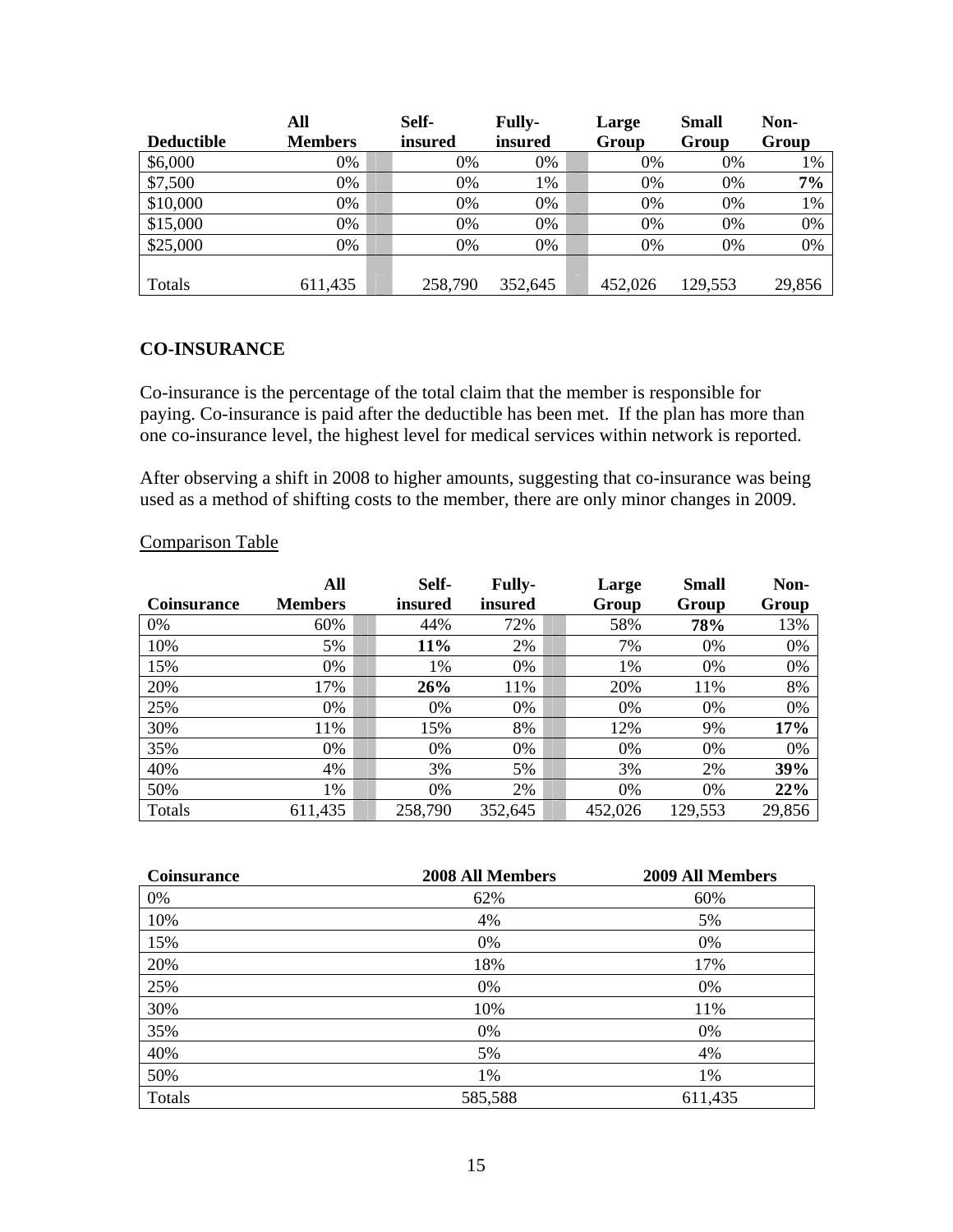# **CO-PAYS**

Co-pays represent the dollar amount of the highest office visit member contribution for services within network. The distribution of co-pay amounts is similar in 2009 to 2008, but with some increases and some decreases.

|          | All            | Self-   | <b>Fully-</b> | Large |         | <b>Small</b> | Non-   |
|----------|----------------|---------|---------------|-------|---------|--------------|--------|
| Copay    | <b>Members</b> | insured | insured       | Group |         | Group        | Group  |
| $\theta$ | 16%            | 19%     | 14%           |       | 16%     | 10%          | 48%    |
| 5        | 7%             | 16%     | 0%            |       | 9%      | 0%           | 0%     |
| 10       | 18%            | 31%     | 9%            |       | 22%     | 7%           | 0%     |
| 15       | 11%            | 9%      | 13%           |       | 10%     | 17%          | 1%     |
| 20       | 22%            | 8%      | 31%           |       | 21%     | 20%          | 38%    |
| 25       | 7%             | 6%      | 7%            |       | 6%      | 8%           | 0%     |
| 30       | 5%             | 4%      | 5%            |       | 4%      | 8%           | 0%     |
| 35       | 2%             | 3%      | 1%            |       | 2%      | 1%           | 0%     |
| 40       | 6%             | 3%      | 8%            |       | 4%      | 9%           | 12%    |
| 45       | 0%             | 0%      | 0%            |       | 0%      | 0%           | 0%     |
| 50       | 7%             | 1%      | 12%           |       | 5%      | 19%          | 0%     |
| 60       | 0%             | 0%      | 0%            |       | 0%      | 0%           | 0%     |
| 65       | 0%             | 0%      | 0%            |       | 0%      | 0%           | 0%     |
| Totals   | 611,435        | 258,790 | 352,645       |       | 452,026 | 129,553      | 29,856 |

| <b>Copay Amount</b> | 2008 All Members | 2009 All Members |
|---------------------|------------------|------------------|
| $\boldsymbol{0}$    | 14%              | 16%              |
| 5                   | 12%              | 7%               |
| 10                  | 15%              | 18%              |
| 15                  | 15%              | 11%              |
| 20                  | 21%              | 22%              |
| 25                  | 5%               | 7%               |
| 30                  | 4%               | 5%               |
| 35                  | 2%               | 2%               |
| 40                  | 5%               | 6%               |
| 50                  | 6%               | 7%               |
| Totals              | 585,588          | 611,435          |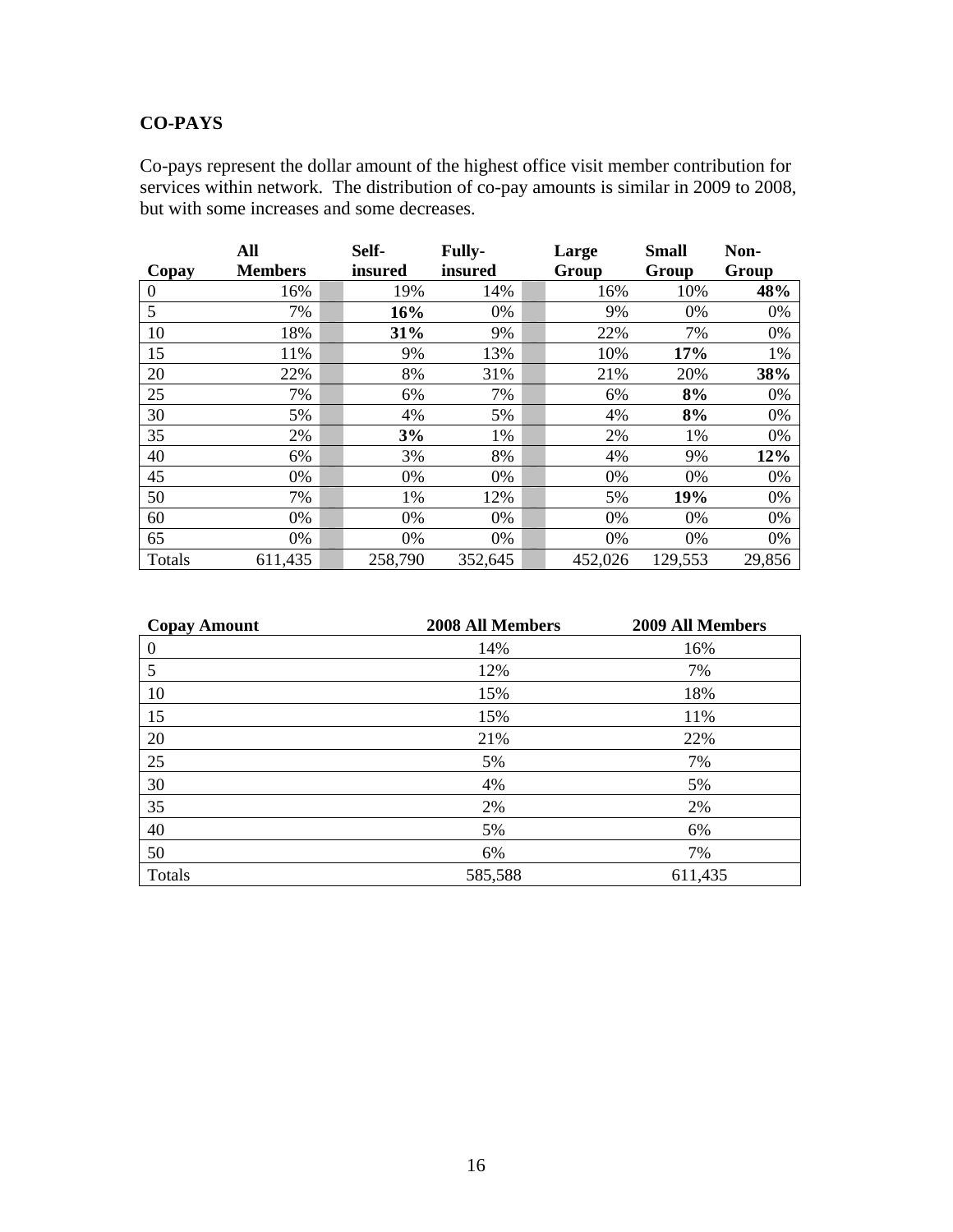### **COVERED BENEFITS**

Coverage for benefits is based on whether the policy provides coverage at the level described in the Supplemental Report bulletin. Definitions are provided in Appendix A for all 26 benefit categories included in the Supplemental Report filing. A few of these categories had none or very few members without coverage, but all are listed in the table.

Covered benefits are subject to greater reporting variation. This variation is due to differences in how carriers interpret policy coverage and the definition of the benefits described in the bulletin.

Members appearing to be without coverage for a particular benefit may obtain coverage for that benefit through a mechanism other than the primary insurance carrier. Examples of this include mental health benefits and prescription drug coverage provided by an organization external to the employer or insurance carrier.

|                                  |                | All            | Self-   | <b>Fully-</b> | Large | <b>Small</b> | Non-  |
|----------------------------------|----------------|----------------|---------|---------------|-------|--------------|-------|
| <b>Coverage Category</b>         | Covered        | <b>Members</b> | insured | insured       | Group | Group        | Group |
| <b>Ambulance Services</b>        | Yes            | 100%           | 100%    | 100%          | 100%  | 100%         | 99%   |
|                                  | N <sub>o</sub> | 0%             | 0%      | 0%            | 0%    | 0%           | 1%    |
| Audiology Screening of           | Yes            | 98%            | 99%     | 98%           | 99%   | 100%         | 81%   |
| Newborns                         | N <sub>o</sub> | 2%             | 1%      | 2%            | 1%    | 0%           | 19%   |
| <b>Blood and Blood Products</b>  | Yes            | 84%            | 73%     | 92%           | 80%   | 95%          | 99%   |
|                                  | N <sub>o</sub> | 16%            | 27%     | 8%            | 20%   | 5%           | 1%    |
|                                  | Yes            | 100%           | 100%    | 100%          | 100%  | 100%         | 100%  |
| <b>Case Management Programs</b>  | N <sub>o</sub> | 0%             | 0%      | 0%            | 0%    | 0%           | 0%    |
|                                  | Yes            | 95%            | 100%    | 91%           | 99%   | 97%          | 21%   |
| <b>Chiropractic Services</b>     | N <sub>o</sub> | 5%             | 0%      | 9%            | 1%    | 3%           | 79%   |
| <b>Durable Medical Equipment</b> | Yes            | 100%           | 100%    | 100%          | 100%  | 100%         | 100%  |
|                                  | N <sub>o</sub> | 0%             | 0%      | 0%            | 0%    | 0%           | 0%    |
| <b>Emergency Room Services</b>   | Yes            | 100%           | 100%    | 100%          | 100%  | 100%         | 100%  |
|                                  | N <sub>o</sub> | 0%             | 0%      | 0%            | 0%    | 0%           | 0%    |
|                                  | Yes            | 93%            | 94%     | 93%           | 93%   | 97%          | 79%   |
| <b>Family Planning Services</b>  | No             | 7%             | 6%      | 7%            | 7%    | 3%           | 21%   |
| <b>Habilitative Services</b>     | Yes            | 48%            | 34%     | 58%           | 48%   | 57%          | 15%   |
|                                  | No             | 52%            | 66%     | 42%           | 52%   | 43%          | 85%   |
|                                  | Yes            | 57%            | 66%     | 51%           | 60%   | 43%          | 77%   |
| <b>Hearing Aids</b>              | No             | 43%            | 34%     | 49%           | 40%   | 57%          | 23%   |
| Home Health Care                 | Yes            | 100%           | 100%    | 100%          | 100%  | 100%         | 100%  |
|                                  | N <sub>o</sub> | 0%             | 0%      | 0%            | 0%    | 0%           | 0%    |
|                                  | Yes            | 84%            | 74%     | 92%           | 80%   | 95%          | 94%   |
| Hospice                          | No             | 16%            | 26%     | 8%            | 20%   | 5%           | 6%    |
|                                  | Yes            | 100%           | 100%    | 100%          | 100%  | 100%         | 100%  |
| Hospitalization                  | No             | 0%             | 0%      | 0%            | 0%    | 0%           | 0%    |
|                                  | Yes            | 64%            | 82%     | 51%           | 69%   | 44%          | 79%   |
| <b>Infertility Services</b>      | N <sub>o</sub> | 36%            | 18%     | 49%           | 31%   | 56%          | 21%   |

#### **Detailed Benefit Category Table:**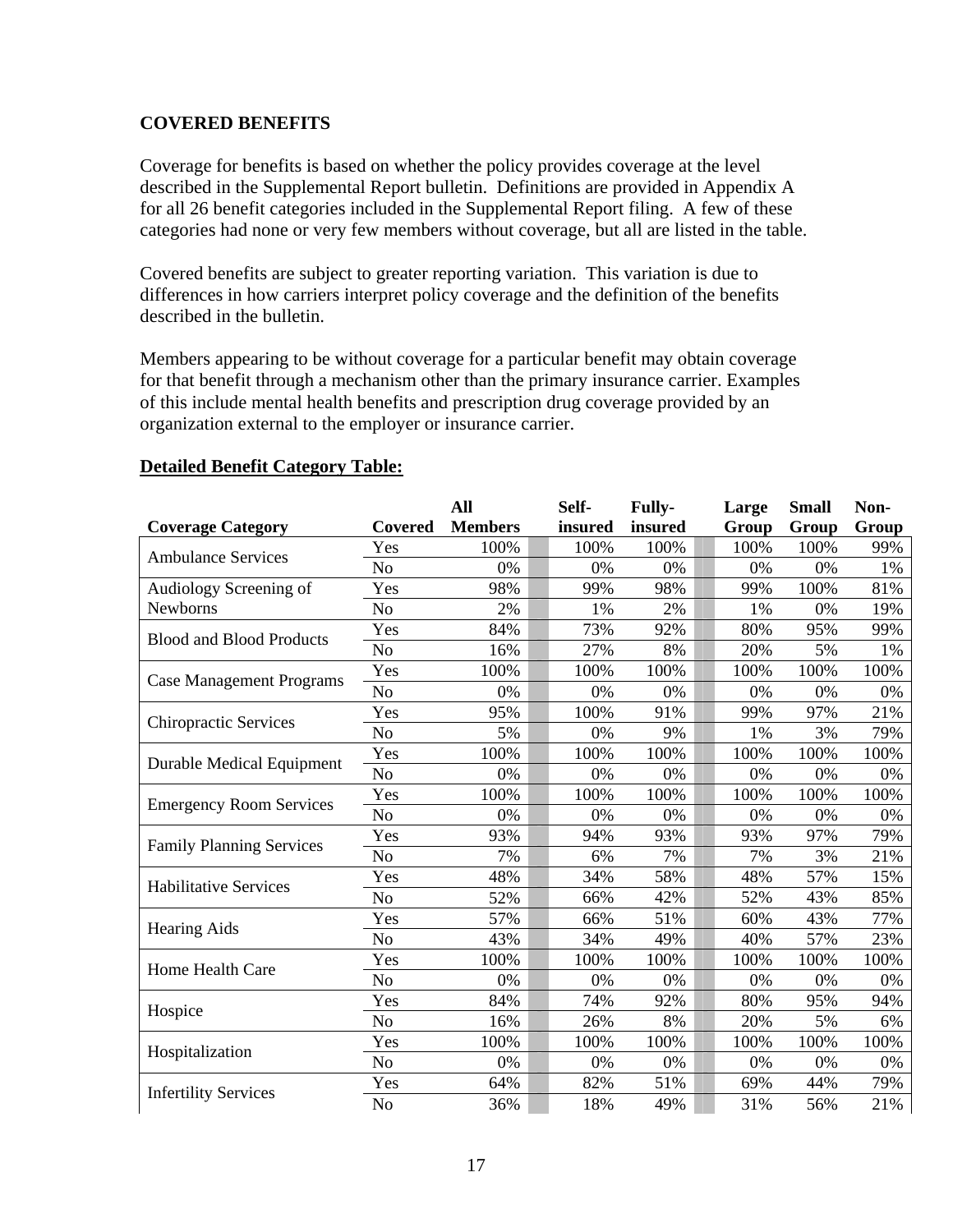|                                     |                | All            | Self-   | <b>Fully-</b> | Large | <b>Small</b> | Non-  |
|-------------------------------------|----------------|----------------|---------|---------------|-------|--------------|-------|
| <b>Coverage Category</b>            | Covered        | <b>Members</b> | insured | insured       | Group | Group        | Group |
| <b>Medical Food</b>                 | Yes            | 98%            | 98%     | 98%           | 98%   | 100%         | 94%   |
|                                     | No             | 2%             | 2%      | 2%            | 2%    |              | 6%    |
| Mental Health/Substance             | Yes            | 84%            | 73%     | 92%           | 80%   | 95%          | 93%   |
| Abuse                               | N <sub>o</sub> | 16%            | 27%     | 8%            | 20%   | 5%           | 7%    |
| <b>Nutritional Services</b>         | Yes            | 80%            | 69%     | 89%           | 77%   | 94%          | 79%   |
|                                     | No             | 20%            | 31%     | 11%           | 23%   | 6%           | 21%   |
| <b>Outpatient Hospital Services</b> | Yes            | 100%           | 100%    | 100%          | 100%  | 100%         | 100%  |
| and Surgery                         | No             | 0%             | 0%      | 0%            | 0%    | 0%           | 0%    |
| Outpatient Laboratory and           | Yes            | 100%           | 100%    | 100%          | 100%  | 100%         | 100%  |
| Diagnostic Services                 | No             | 0%             | 0%      | 0%            | 0%    | 0%           | 0%    |
| <b>Outpatient Rehabilitation</b>    | Yes            | 100%           | 100%    | 100%          | 100%  | 100%         | 98%   |
| Services                            | N <sub>o</sub> | 0%             | 0%      | 0%            | 0%    | 0%           | 2%    |
| Pregnancy and Maternity             | Yes            | 100%           | 100%    | 99%           | 100%  | 100%         | 93%   |
| Services                            | N <sub>o</sub> | 0%             | 0%      | 1%            | 0%    | 0%           | 7%    |
| <b>Preventive Services</b>          | Yes            | 87%            | 79%     | 93%           | 84%   | 95%          | 92%   |
|                                     | No             | 13%            | 21%     | 7%            | 16%   | 5%           | 8%    |
|                                     | Yes            | 95%            | 88%     | 100%          | 93%   | 100%         | 99%   |
| <b>Prescription Drugs</b>           | No             | 5%             | 12%     | 0%            | 7%    | 0%           | 1%    |
|                                     | Yes            | 91%            | 85%     | 95%           | 89%   | 95%          | 94%   |
| <b>Skilled Nursing Facility</b>     | N <sub>o</sub> | 9%             | 15%     | 5%            | 11%   | 5%           | 6%    |
|                                     | Yes            | 100%           | 100%    | 100%          | 100%  | 100%         | 98%   |
| Transplants                         | <b>No</b>      | 0%             | 0%      | 0%            | 0%    | 0%           | 2%    |
| Well Child and Immunization         | Yes            | 92%            | 84%     | 98%           | 90%   | 99%          | 92%   |
| Services                            | No             | 8%             | 16%     | 2%            | 10%   | 1%           | 8%    |

Sometimes fewer fully-insured or small group members are without coverage for a particular benefit. This is probably due to NH laws for mandated benefits. Larger employers are more likely to be self-insured and have more flexibility to negotiate which benefits will be covered under their policy.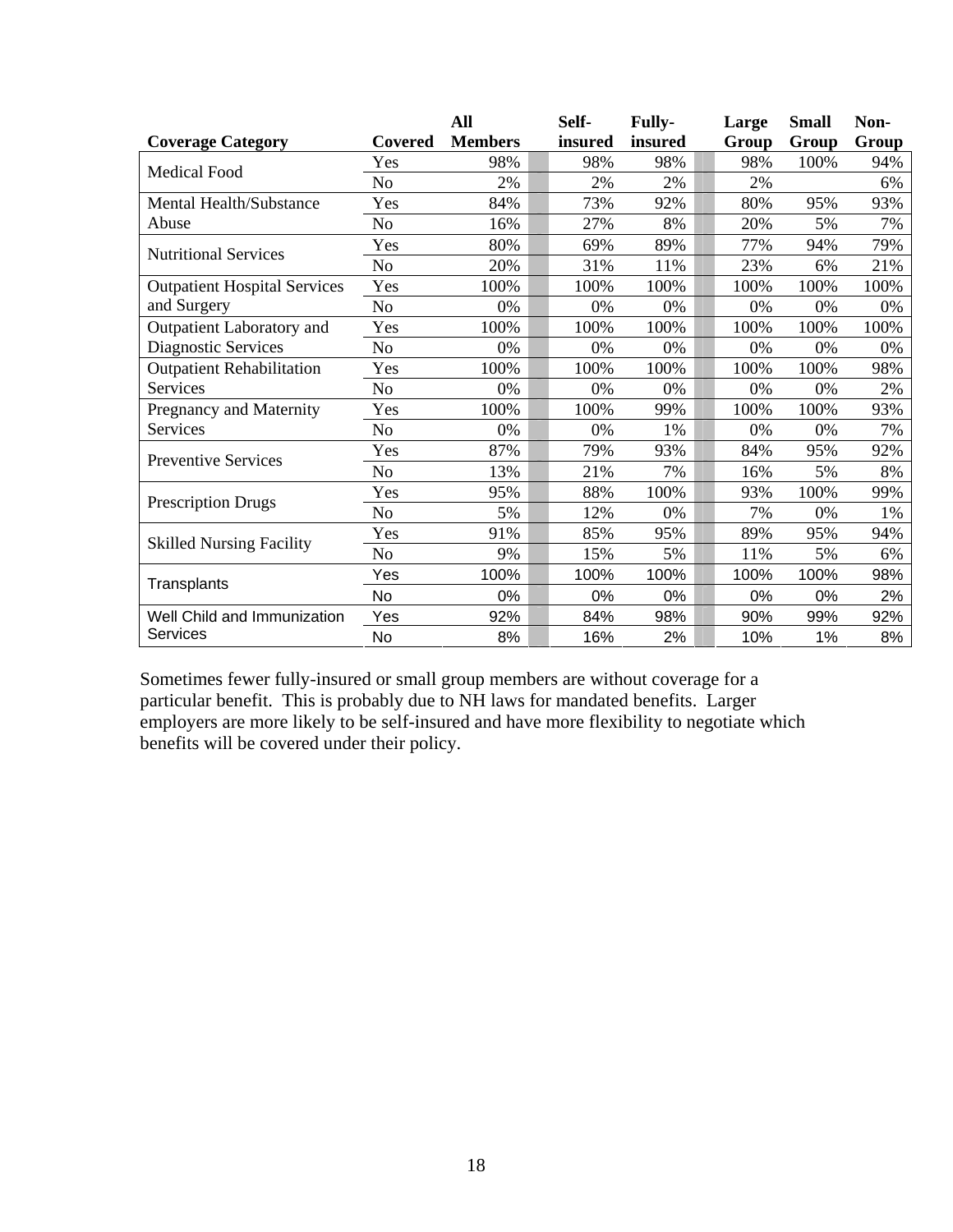# **CARRIER MEMBERSHIP DISTRIBUTION**

Data submitted for the Supplemental Report is based on policyholder. The data include insured members who reside outside of NH if covered under a NH policy. "Anthem-NH" includes both Anthem-NH products and Matthew Thornton Health Care products. Connecticut General Life Insurance is displayed separately from Cigna. These data include self-funded accounts.

Based on the Supplemental Report submission, the distribution of members by carrier is shown in the chart below:

| <b>Health Insurance Carrier/TPA</b> | <b>Members</b> | <b>Percent of Total</b> |
|-------------------------------------|----------------|-------------------------|
| Aetna                               | 17,979         | 2.9%                    |
| Anthem-NH                           | 313,014        | 51.2%                   |
| Cigna                               | 2,374          | 0.4%                    |
| Conn Gen Life Ins                   | 93,206         | 15.2%                   |
| Golden Rule                         | 266            | 0.0%                    |
| <b>Great West</b>                   | 1,447          | 0.2%                    |
| Guardian Life                       | 152            | $0.0\%$                 |
| Harvard Pilgrim Health Care         | 152,883        | 25.0%                   |
| John Alden                          | 1,484          | 0.2%                    |
| <b>MVP</b>                          | 23,503         | 3.8%                    |
| Time Insurance Company              | 3,986          | 0.7%                    |
| United                              | 1,142          | 0.2%                    |
| <b>Total Membership</b>             | 611,435        | 100.0%                  |

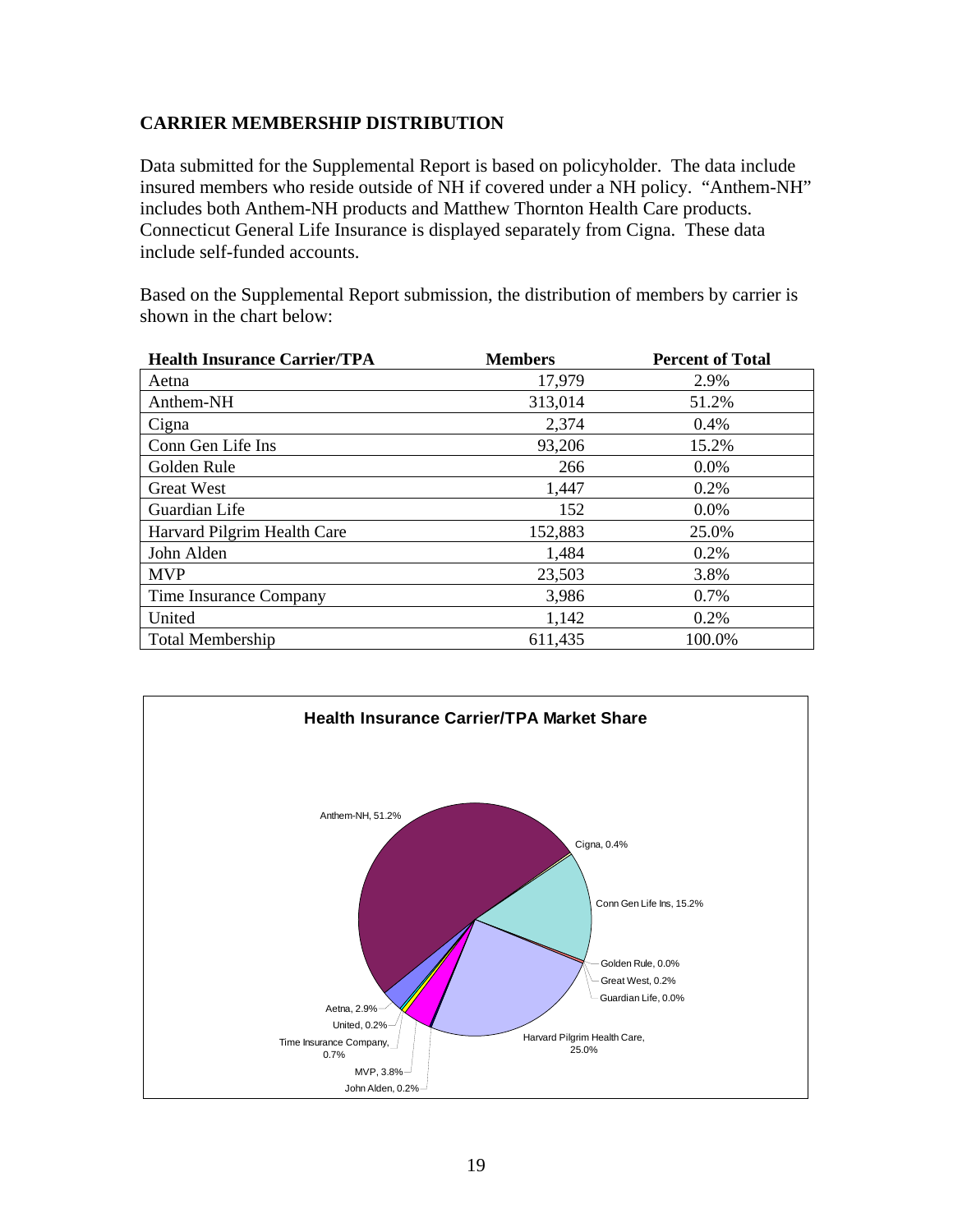### **SUPPLEMENTAL REPORT HISTORY**

The first round of supplemental report filings occurred on May 1, 2002, and included data from calendar year 2001. The first data submission applied only to licensed non-profit health service corporations and licensed health maintenance organizations. All other licensed health carriers filed in 2003. In 2006, the department substantially revised the bulletin that describes how data need to be submitted to the NHID. For this reason, the 2006 report cannot be compared to prior submissions. The 2007 bulletin had minor changes, but included a separate variable for self-insured vs. fully-insured data. This separation allows greater insight into the market dynamics of the differing policy types.

# **DATA COLLECTED**

The Supplemental Report data collection applies to all health insurance companies and health maintenance organizations licensed New Hampshire. All third party administrators (TPAs) licensed or registered in New Hampshire must submit data.

Data submitted by TPAs must comply with instructions in order to compare self-insured costs to what is experienced with underwritten insurance. To compare self-insured to fully-insured, a premium equivalent is calculated, based on the total cost to the employer including special programs such as disease management.

Data are submitted to the NHID by stop loss companies as a part of the Supplemental Report data collection process, but are not reported here. The membership covered under these polices are tracked through the TPA, as is the overall health insurance premium equivalent and the corresponding medical claims.

Carriers meeting the de minimis exemption do not submit data that are tabulated in this report, but instead file a registration report with the NHID. The de minimis exemption applies to carriers that write less than \$250,000 in accident and health insurance premiums in New Hampshire and includes TPAs with fewer than 2,400 covered life months.

Data are collected for New Hampshire policies, including when an organization has "bricks and mortar" in New Hampshire. For example, assume a TPA administers a health benefit plan. This plan covers a New Hampshire employer and there are 250 lives associated with this employer's plan of which 100 of the 250 lives are Massachusetts residents, and the remaining 150 lives are New Hampshire residents. This TPA is required to report all lives, regardless of the state of residency, covered through this plan as they are all associated with a NH employer's health benefit plan.

In another example, assume a TPA administers a health benefit plan. This plan is for a Massachusetts employer and there are 500 lives associated with this employer's plan and the employer has no facilities in NH. Half of these lives are New Hampshire residents whose principal place of employment is in Massachusetts. This TPA would not be required to report these lives as none of the 500 lives are associated with a NH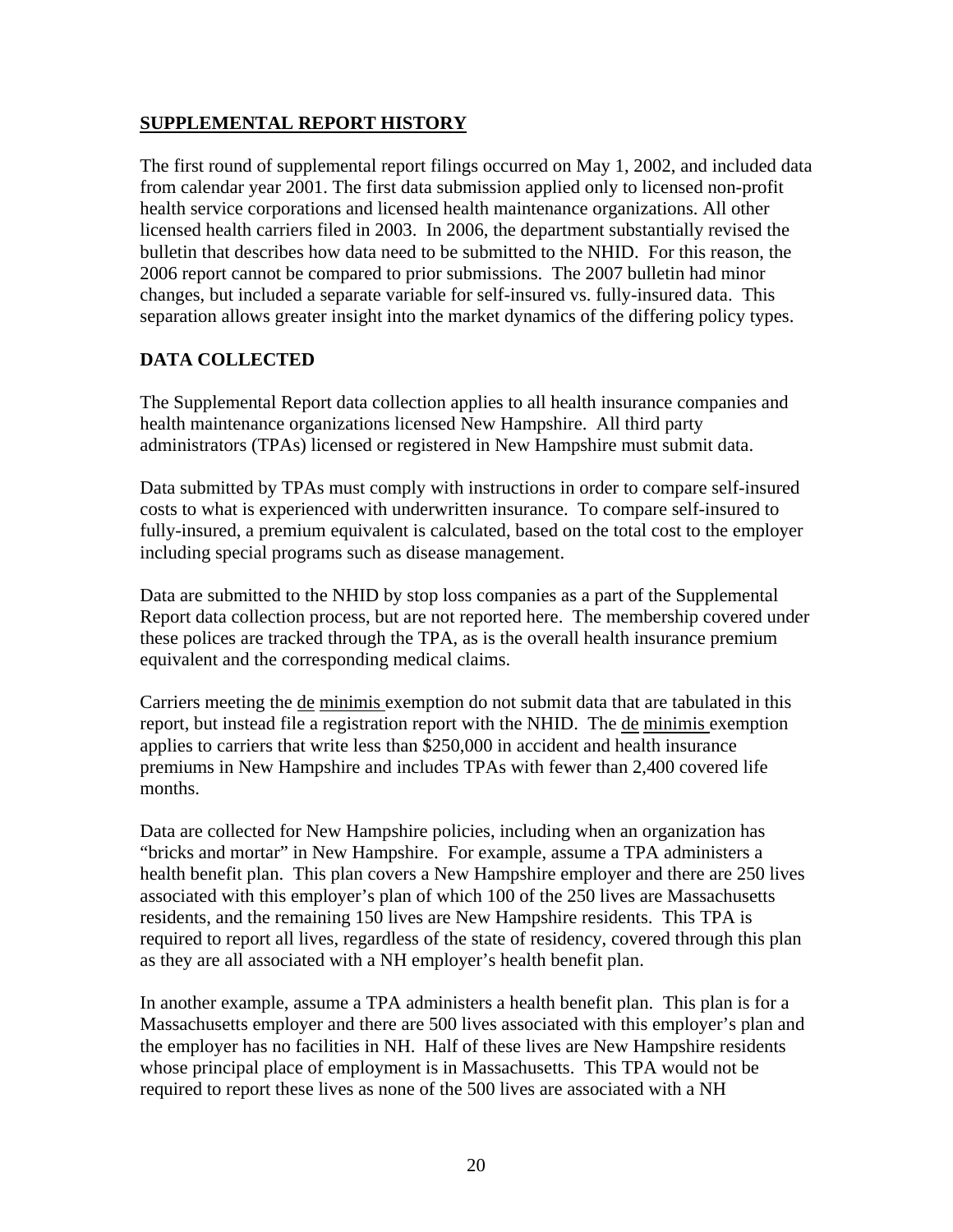employer's health benefit plan. The same principles apply to fully-insured policies. Policies issued to NH employers or that cover members who have a work location in New Hampshire should be reported in the New Hampshire Supplemental Report.

For an explanation of the data fields used in the supplemental report, please see the Supplemental Report bulletin on the NHID website that describes how the data must be submitted to the NHID:

http://www.nh.gov/insurance/lah/documents/suprpt\_bull2010.pdf.

# **DATA NOTES**

Supplemental Report data are submitted to the NHID by July 15 of each year for premium billed and claims with a date of service during the prior calendar year. The length of time after the incurred period is needed in order to adequately capture data on a "claims paid" basis, which may take several months for the provider to submit the claim, the carrier to process the claim, and the data to be loaded in reporting databases.

Upon receiving data from the carrier, the NHID analyzes the submission and provides a summary report back to the carrier. This quality assurance process takes place to confirm that what is submitted by the carrier is reasonable and without major errors that occasionally develop during a data submission process. No further auditing of the data takes place.

Many of the statistics in this report are based on membership. Membership numbers are calculated averages based on member months. If a member was covered for twelve months that member is reported to the NHID with twelve member months and represents one complete member. If a member was only insured for half the year, six months are reported and the membership value is 0.5. This method of averaging allows the NHID to provide comparable numbers of members, when in practice the actual number of members fluctuates throughout the year. Additionally, many individuals may be insured for only part of the year due to moving in or out of state, changing employers, or becoming uninsured. The averaging mechanism avoids overestimating the number of persons insured by counting membership on a pro-rated basis. As members can be counted on a partial basis, summary totals may differ due to rounding errors.

"Loss ratio" is the term that is used to assess what percentage of the premium is paid out for medical claims. Loss ratio is calculated using the data submitted in the Supplemental Report by dividing the total medical and pharmacy claims dollars by the total premium dollars. This calculation also takes place for self-funded insurance using a premium equivalent.

Third party administrators (TPAs) calculate an earned premium equivalent based on the contribution rates established for the coverage being reported. These premium equivalents include all funds collected by the TPA from the account in relation to the TPA's administration of the group's health plan. The funds include provisions for claims,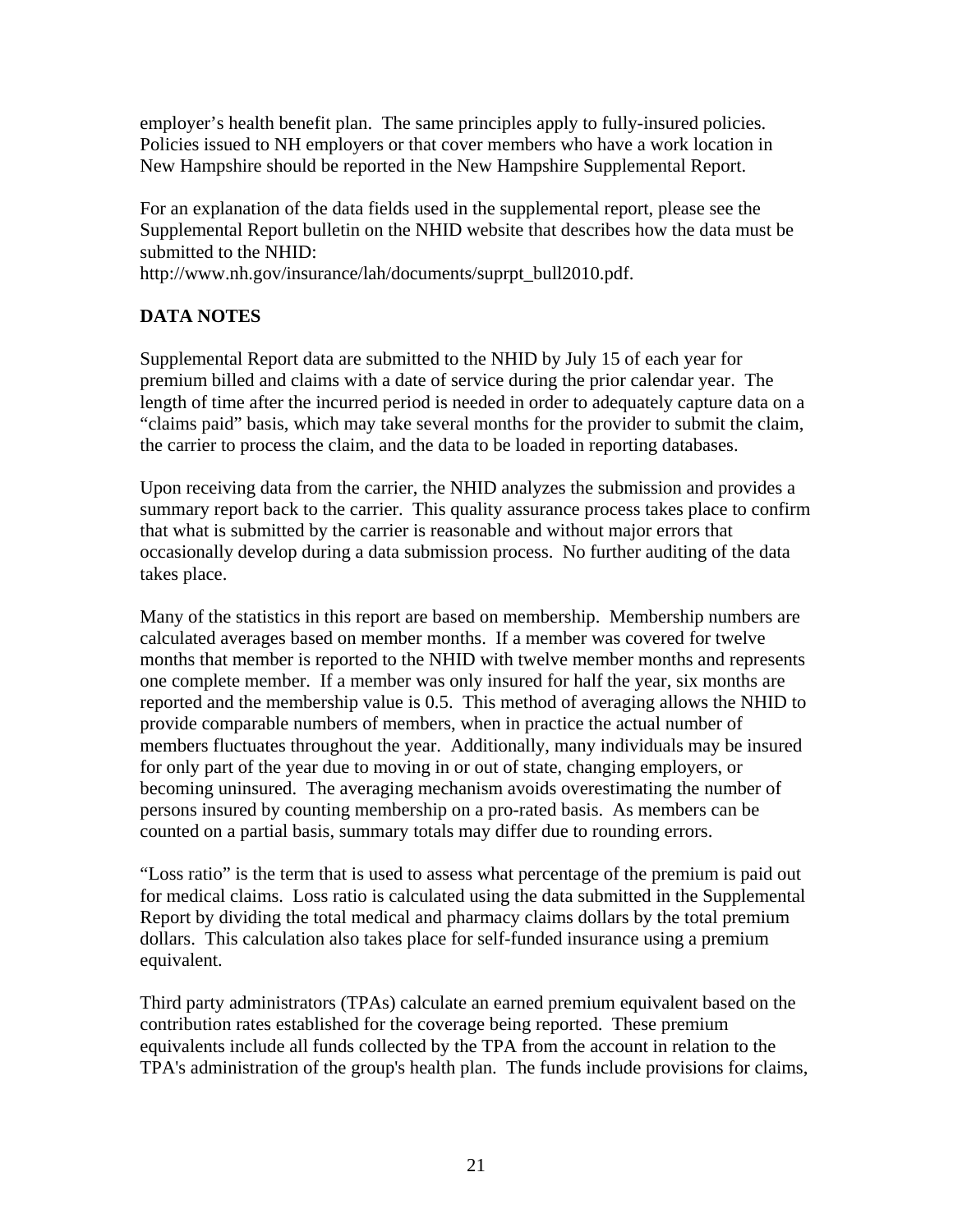administration, stop-loss insurance, TPA's profit margins, commissions, wellness programs, network fees, and disease management programs.

A loss ratio of .85 means that 85 cents of every premium dollar is used to cover the cost of medical claims. The difference between .85 and 1.0 in this example (equal to 15 cents of every premium dollar) is the amount that covers carrier administrative costs and profit, but does not include all factors that affect carrier profitability.

Average premiums are provided in this report. These averages are calculated by the NHID on a per member basis. This allows comparability, but the average premiums will not reflect the actual premium paid by any particular enrollee. This is due to several factors related to the way premiums are calculated, including the application of rating factors, the employee/employer contributions, and premium tiering for coverage types including family, couple, and individual.

During the quality assurance process, data submitted by two carriers for health insurance plans were inconsistent with other submissions. The explanation provided by the carriers was that the insurance filings were for student health plans. Due to the unique nature of these carrier products, the data were removed from the statistics and calculations in this report.

Like any data collection tool, the Supplemental Reporting tool has limitations. These limitations are not unlike any that are to be expected with survey data. Therefore, while the NHID believes this report accurately represents the health insurance marketplace in New Hampshire, we believe that the data include a degree of error that cannot be eliminated with this type of reporting process.

Comments or questions should be directed to tyler.brannen@ins.nh.gov.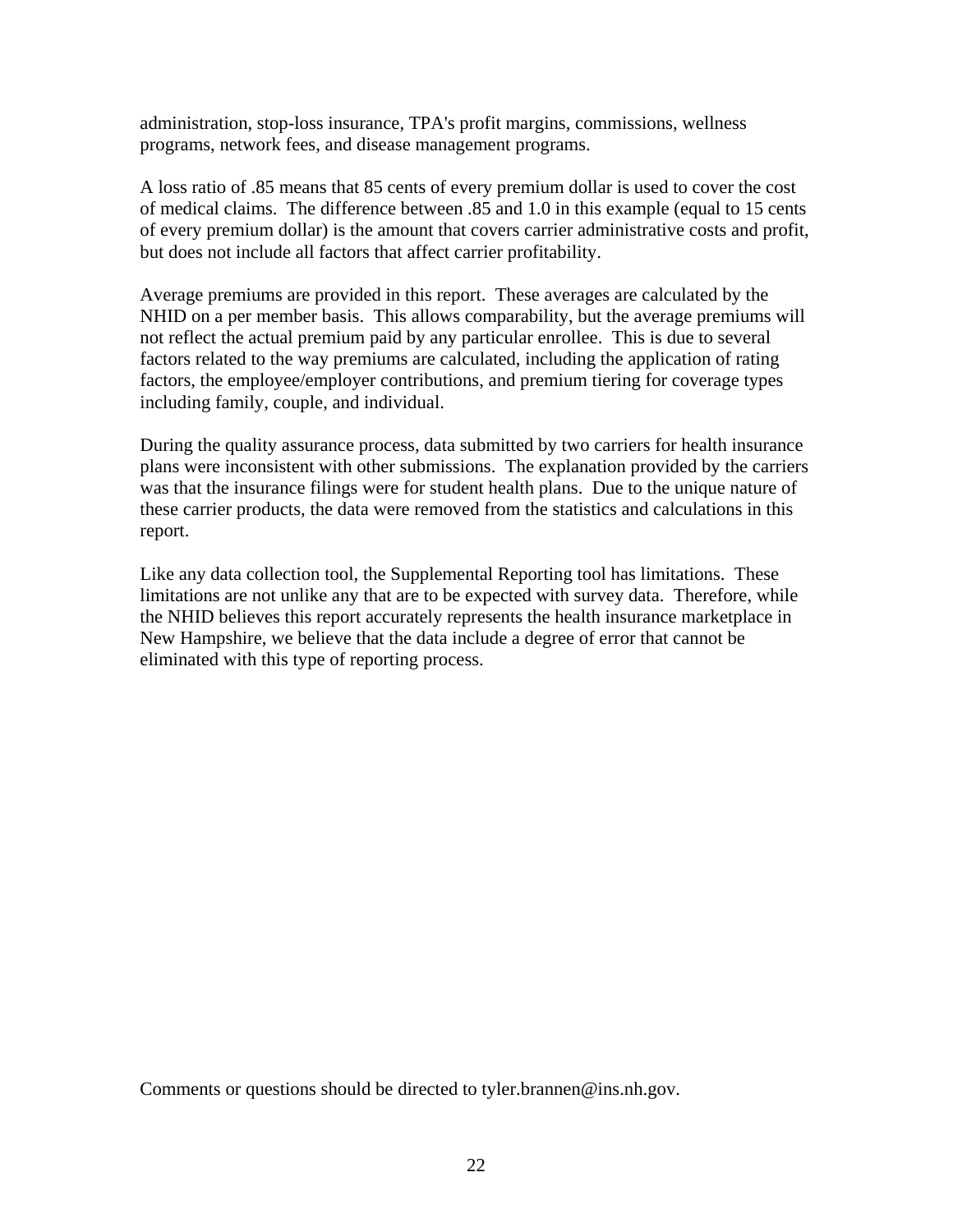# **Appendix A- Benefit Category Descriptions**

| <b>Ambulance Service</b>         | Includes: ambulance transportation.                                                                                                                                                                                                                                                                              |
|----------------------------------|------------------------------------------------------------------------------------------------------------------------------------------------------------------------------------------------------------------------------------------------------------------------------------------------------------------|
| Audiology Screening for          | Includes: covered for one screening and one confirming                                                                                                                                                                                                                                                           |
| Newborns                         | screening.                                                                                                                                                                                                                                                                                                       |
| <b>Blood and Blood Products</b>  | Includes: fees associated with the collection or donation of                                                                                                                                                                                                                                                     |
|                                  | blood or blood products, all cost recovery expenses for                                                                                                                                                                                                                                                          |
|                                  | blood, blood derivatives, components, biologics, and                                                                                                                                                                                                                                                             |
|                                  | serums to include autologous services and albumin.                                                                                                                                                                                                                                                               |
| <b>Case Management Program</b>   | Includes: available for medically complex and costly<br>services.                                                                                                                                                                                                                                                |
| <b>Chiropractic Services</b>     | Includes chiropractic services.                                                                                                                                                                                                                                                                                  |
| <b>Durable Medical Equipment</b> | Includes: nebulizers, peak flow meters, and diabetes                                                                                                                                                                                                                                                             |
| (DME)                            | glucose monitoring equipment.                                                                                                                                                                                                                                                                                    |
| <b>Emergency Room</b>            | Includes: emergency room treatment.                                                                                                                                                                                                                                                                              |
| <b>Family Planning Services</b>  | Full range of services including:                                                                                                                                                                                                                                                                                |
|                                  | Counseling services and patient education; examination<br>and treatment by medical professionals; laboratory<br>examinations and tests; medically approved methods,<br>procedures, pharmaceutical supplies and devices to<br>prevent conception; and infertility services, including<br>sterilization reversals. |
| <b>Habilitative Services</b>     | Includes: coverage for children 0-19 years of age for                                                                                                                                                                                                                                                            |
|                                  | treatment of congenital and genetic birth defects.                                                                                                                                                                                                                                                               |
| <b>Hearing Aids</b>              | Includes: coverage for persons 0-18 years of age,<br>including hearing aid for each hearing-impaired ear, every<br>36 months.                                                                                                                                                                                    |
| Home Health Care                 | Includes: coverage as an alternative to otherwise covered<br>services in a hospital or other related institution.                                                                                                                                                                                                |
| Hospice                          | Includes: coverage same as Medicare, including nursing<br>care, medical social services, physicians' services,<br>counseling services, short-term inpatient care, medical<br>appliances and supplies, home health aide services,<br>physical therapy, occupational therapy, speech-language                      |
|                                  | pathology, and other items and services.                                                                                                                                                                                                                                                                         |
| Hospitalization                  | Includes: unlimited (includes detoxification)                                                                                                                                                                                                                                                                    |
| <b>Infertility Services</b>      | Includes: coverage for services obtained after diagnosis of                                                                                                                                                                                                                                                      |
| <b>Medical Food</b>              | infertility (excludes in vitro fertilization)                                                                                                                                                                                                                                                                    |
|                                  | Includes: for persons with metabolic disorders when                                                                                                                                                                                                                                                              |
|                                  | ordered by a health care practitioner qualified to provide                                                                                                                                                                                                                                                       |
| Mental Health and                | diagnosis or treatment in the field of metabolic disorders                                                                                                                                                                                                                                                       |
| <b>Substance Abuse</b>           | Includes: when delivered through a managed care system<br>for 60 inpatient days with partial hospitalization traded on                                                                                                                                                                                           |